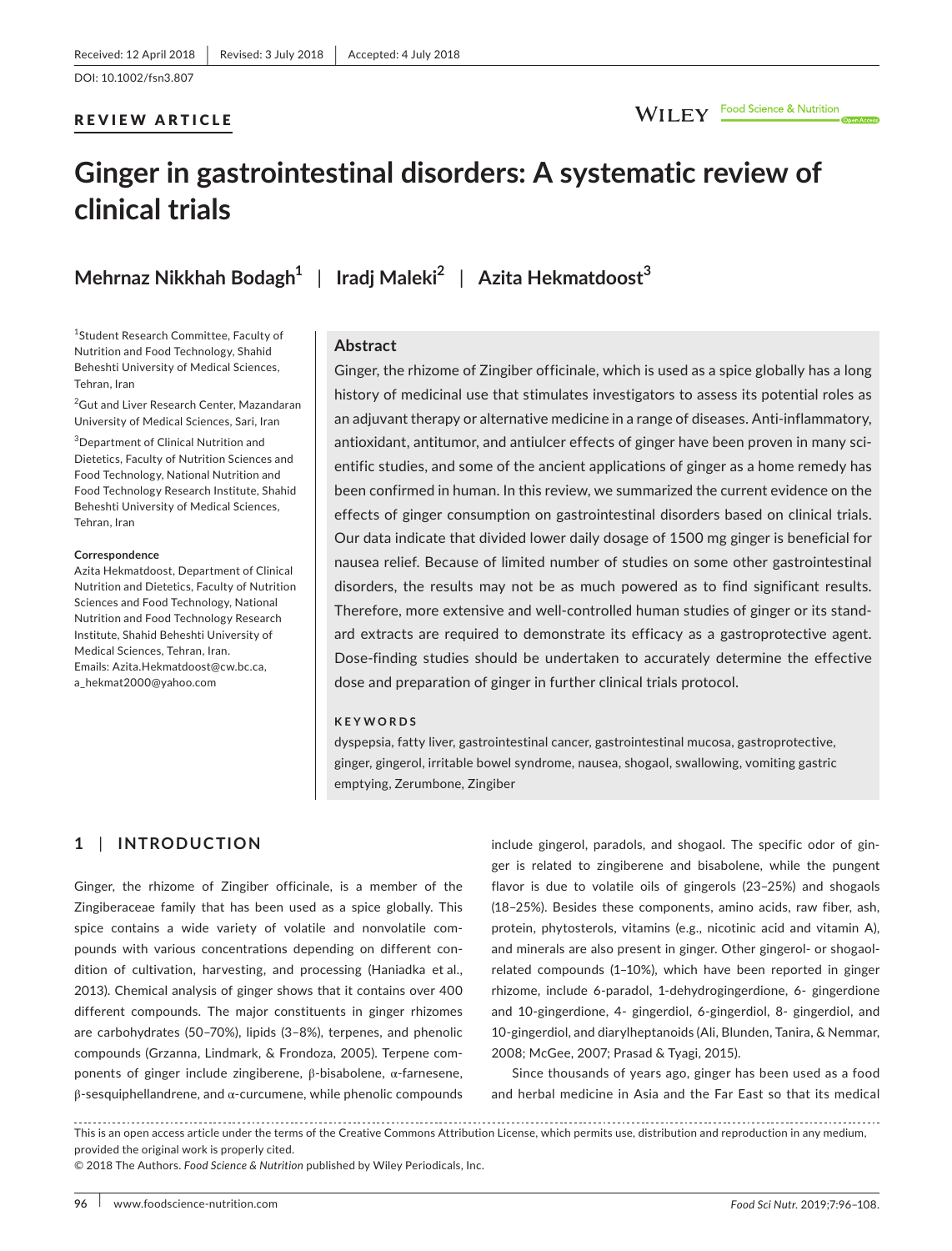use is well described in Chinese remedies from 400 BC. The rhizomes have been used since antiquity in the various traditional systems of medicine to treat cold, fever, sore throats, infectious diseases, arthritis, rheumatism, sprains, muscular aches, pains, cramps, hypertension, dementia, migraine, nervous diseases, gingivitis, toothache, asthma, stroke, and diabetes and also used as home remedy in treating various gastric ailments like constipation, diarrhea, dyspepsia, belching, bloating, gastritis, epigastric discomfort, gastric ulcerations, indigestion, nausea, and vomiting (Giacosa, Morazzoni, et al., 2015; Haniadka et al., 2013; Lete & Allué, 2016). This long and established history of medicinal use of ginger in humans has stimulated clinical trials to scientifically assess the effectiveness of ginger as an adjuvant therapy or as a complementary and alternative medicine in a number of diseases especially gastrointestinal ailments (Lete & Allué, 2016). Anti-inflammatory, antioxidant, antitumor, and antiulcer effects of ginger have been proven in some studies; however, some results are controversial, probably due to the chemical instability of gingerols (the ginger most active ingredients), which are readily oxidizable substances (Giacosa, Morazzoni, et al., 2015; Lete & Allué, 2016). The U.S. Food and Drug Administration classifies ginger as "Generally Recognized as Safe" and the German Commission Monographs reported that ginger has no known side effects and no known drug/herb interactions (Blumenthal, 1998). In this review, we summarize recent studies evaluating the effects of ginger consumption in gastrointestinal disorders.

## **2** | **GASTRIC EMPTYING AND DYSPEPSIA**

Ginger as an important dietary agent which possesses carminative effect, decreases pressure on lower esophageal sphincter, reduces intestinal cramping, and prevents dyspepsia, flatulence, and bloating (Ali et al., 2008; Chrubasik, Pittler, & Roufogalis, 2005; Lohsiriwat, Rukkiat, Chaikomin, & Leelakusolvong, 2010). A clinical trial (Giacosa, Morazzoni, et al., 2015) investigated the effects of ginger extract (100 mg, corresponding to 2 g of rhizome twice a day) on gastrointestinal motility and showed a significant increase in gastrointestinal motility in the intervention group in comparison with the placebo (Micklefield et al., 1999). Wu et al. (2008) showed that ginger accelerates gastric emptying and stimulates antral contractions in healthy individuals; studies on patients with functional dyspepsia have shown the same results with no alterations in the fundus dimension, gastrointestinal symptoms, or serum level of gut peptides such as GLP-1, motilin, and ghrelin (Hu et al., 2011).

Impaired gastric emptying is a well-recognized contributor to the pathophysiology of gastrointestinal problems such as functional dyspepsia and nausea. Functional dyspepsia is defined as postprandial fullness, early satiety, or epigastric pain/burning or discomfort centered in the upper abdomen in the absence of any known structural cause and without features of irritable bowel syndrome or gastroesophageal reflux; symptoms are frequently correlated to meals and may include abdominal pain, bloating,

early satiety, fullness, belching, and nausea (Talley et al., 1999). Prodigest is the standardized combination of ginger extracts and artichoke extract. Artichoke completes the effects of ginger because ginger is active on stomach while artichoke on small bowel. A randomized, 4-week trial on patients with functional dyspepsia showed that daily consumption of Prodigest before lunch and dinner resulted in a significant amelioration of functional dyspepsia symptoms including nausea, epigastric fullness, epigastric pain, and bloating as compared with placebo (Giacosa, Guido, et al., 2015). A randomized crossover study investigated the effects of Prodigest on gastric emptying in 11 healthy volunteers. In this study, the baseline area of gastric volume was determined by ultrasonography 10 min before the main meal. Then, the subjects were given one Prodigest or placebo capsule and consumed a standardized meal. One hour after the meal, the gastric volume was measured again. The gastric emptying was compared by differences between gastric volumes. Finally, the results indicated that the after-meal gastric area was significantly smaller, with a −24% difference, following the combination of extracts, as compared with placebo. So, Prodigest significantly promotes gastric emptying in healthy volunteers without being associated with notable adverse effects (Lazzini, Polinelli, Riva, Morazzoni, & Bombardelli, 2016). These effects on gastric emptying are mostly dependent upon the peculiar molecular actions of the ginger extract. Gastric hypomotility involves a temporary dysfunction of the integrated network of cholinergic M3 and serotonergic 5- HT3/5-HT4 receptors. The major chemical constituents of the ginger roots lipophilic extracts such as [6]-gingerol, [8]-gingerol, [10]-gingerol, and [6]-shogaol do modulate all these receptors (Giacosa, Guido, et al., 2015; Lazzini et al., 2016).

Delayed gastric emptying leads to gastric intolerance to gavages and increases gastric residual volume, vomiting, risk of aspiration, and the length of stay in hospital in 30–51% of the patients (Davies, 2010; Landzinski, Kiser, Fish, Wischmeyer, & MacLaren, 2008). Delayed gastric emptying and gastrointestinal motility disorder are the main gastrointestinal problem in the severely ill patients undergoing mechanical ventilation. A double-blind randomized controlled clinical trial showed that consumption of 120 mg ginger extract for 4 days significantly lowered mean residual volume of feeding with a standard gavage solution, on the fifth and the sixth days of feeding (Ghochae et al., 2013). Another study also showed that ginger extract increases the amount of tolerated food, and the amount of calorie intake in patients with adults respiratory distress syndrome under mechanical ventilation (Shariatpanahi, Taleban, Mokhtari, & Shahbazi, 2010).

#### **3** | **NAUSEA AND VOMITING**

The most common cause of nausea and vomiting is pregnancy. Nausea and vomiting affect up to 80% of women during the first trimester of pregnancy that range from morning sickness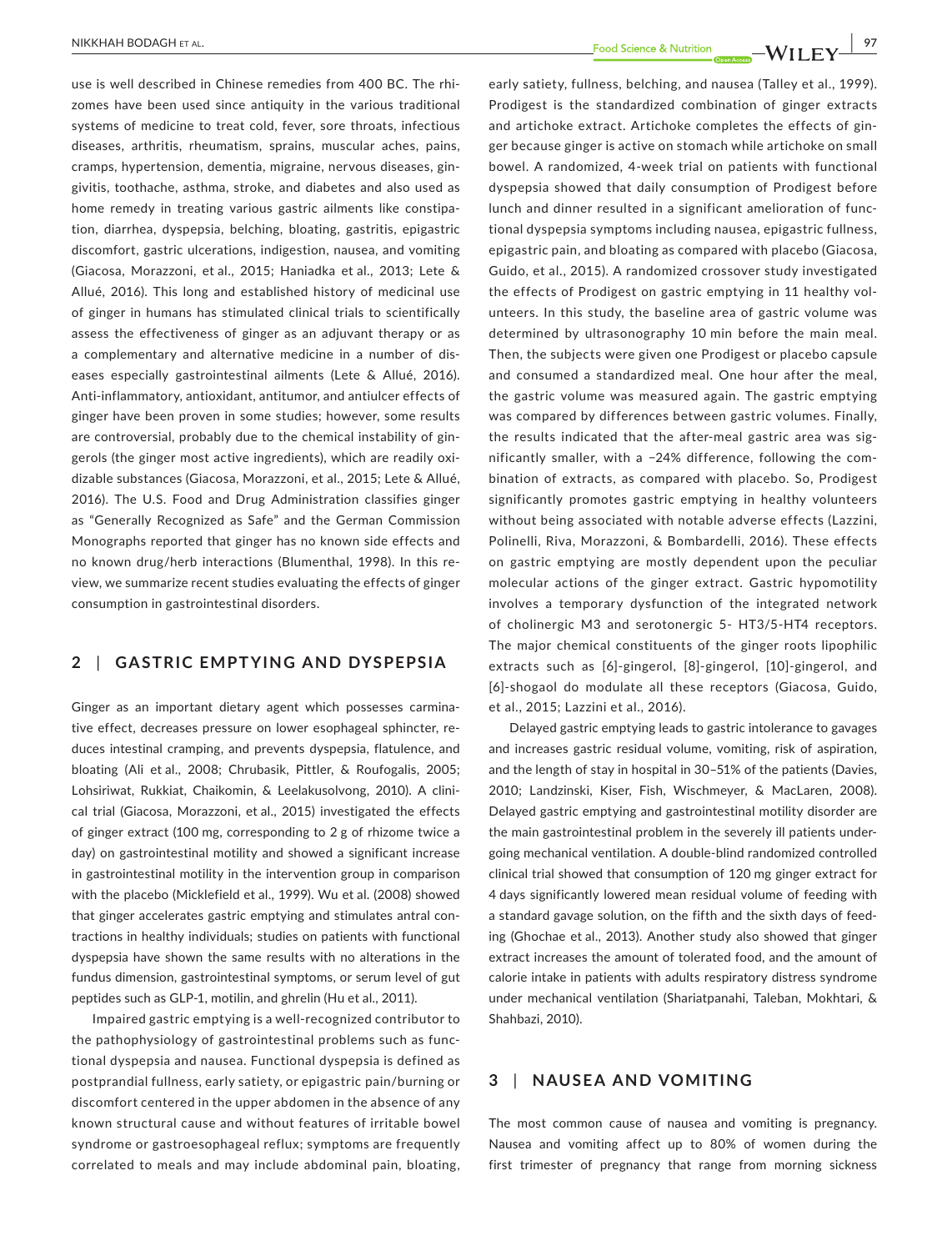**98 |**  NIKKHAH BODAGH et al.

to hyperemesis gravidarum (HG) (Lete & Allué, 2016; McCarthy, Lutomski, & Greene, 2014; Palatty, Haniadka, Valder, Arora, & Baliga, 2013). Nonpharmacologic management of nausea in pregnancy includes avoiding nausea-inducing foods and eating small, frequent meals (Matthews, Dowswell, Haas, & O'Mathúna, 2010). Administration of pyridoxine or doxylamine-pyridoxine might be beneficial. Medications such as dimenhydrinate, promethazine, ondansetron, or chlorpromazine can be used in severe cases, while 250 mg of ginger taken orally every 6 hr might be added at any time (Arsenault et al., 2002). The impact of ginger consumption as an antiemetic in nausea and vomiting of pregnancy has been extensively investigated in clinical studies for at least 30 years (Giacosa, Morazzoni, et al., 2015). The studies have shown that ginger in dose of 1 g/day is effective in pregnancy nausea and vomiting with no significant side effects (Firouzbakht, Nikpour, Jamali, & Omidvar, 2014; Haji Seid Javadi, Salehi, & Mashrabi, 2013; Saberi, Sadat, Abedzadeh-Kalahroudi, & Taebi, 2014; Thomson, Corbin, & Leung, 2014; Viljoen, Visser, Koen, & Musekiwa, 2014). American College of Obstetricians and Gynecologists (ACOG), and the National Institute for Health and Clinical Excellence, has accepted ginger as a remedy for nausea and vomiting during early pregnancy (Giacosa, Morazzoni et al., 2015) (Table 1).

Another disturbing cause of nausea and vomiting is the side effects of chemotherapy (Ryan, 2010). Some chemotherapeutic agents, including cyclophosphamide and cisplatin, can lead to a high incidence of nausea and vomiting (Herrstedt & Dombernowsky, 2007). The standard of care for chemotherapy-induced vomiting is antiemetics, most notably serotonin (5-HT3) receptor antagonists and glucocorticoids, such as dexamethasone; however, efforts to control nausea have not been successful (Bloechl-Daum, Deuson, Mavros, Hansen, & Herrstedt, 2006; Herrstedt & Roila, 2008). The summary of studies evaluating the effects of ginger consumption on chemotherapy-related nausea and vomiting is shown in Table 2 (Ansari et al., 2016; Arslan & Ozdemir, 2015; Fahimi et al., 2011; Manusirivithaya et al., 2004; Marx et al., 2013; Montazeri, Raei, et al., 2013; Panahi et al., 2012; Pillai, Sharma, Gupta, & Bakhshi, 2011; Ryan et al., 2012; Sanaati, Najafi, Kashaninia, & Sadeghi, 2016; Sontakke, Thawani, & Naik, 2003; Thamlikitkul et al., 2017; Zick et al., 2009).

Nausea and vomiting can occur after surgery, medications, or even exercise. Despite advances in surgical techniques and introduction of less-emetogenic anesthetic methods and drugs, postoperative nausea and vomiting, which occurs within 24 hr after surgery, are one of the common and distressing symptoms, following anesthesia and surgery (Palatty et al., 2013). The frequency of upper and lower gastrointestinal disturbance as a consequence of exercise is reported to be between 30 and 70%, with the severity of symptoms ranging from mild stomach discomfort to severe diarrhea (Ball, Ashley, & Stradling, 2015). As it is shown in Table 3, 500 mg ginger per day can reduce postsurgery nausea and vomiting.

Generally, the most common and well-established use of ginger is its utilization in alleviating symptoms of nausea and vomiting (Lete & Allué, 2016).

Although the included studies generally reported statistically significant reductions in nausea and vomiting measures, the clinical significance of these results was controversial, which could perhaps be explained by the nonstandardized preparations of ginger used and inconsistencies in study methods and outcomes. Multiple potential mechanisms of action have been identified including 5-HT3 receptor antagonism, anti-inflammatory properties, and the modulation of gastrointestinal motility (Marx, Kiss, & Isenring, 2015; Marx et al., 2013) (Table 4).

## **4** | **FATTY LIVER**

Nonalcoholic fatty liver disease (NAFLD) is one of chronic liver diseases throughout the world that mostly is seen in obese, low active people, and patients with type II diabetes (Ong & Younossi, 2007). There is no proven medical treatment for this disorder; however, following a healthy life style, modified diet and exercise are suggested by researchers (Thoma, Day, & Trenell, 2012). Previous studies have shown that a diet rich in antioxidants and anti-inflammatory agents can be effective in the treatment of NAFLD (Eslamparast, Eghtesad, Poustchi, & Hekmatdoost, 2015). Rahimlou, Yari, Hekmatdoost, Alavian, & Keshavarz (2016) conducted the first randomized, double-blind clinical trial study that examined the effects of ginger supplementation with lifestyle intervention on liver enzymes, inflammatory markers, steatosis, and hepatic fibrosis scores in patients with nonalcoholic fatty liver disease (NAFLD). In this study, 44 patients with NAFLD consumed 2 g of ginger supplement or placebo per day for 12 weeks. In both groups, patients were advised to follow a balanced diet and physical activity program and resulted in a significant decrease in inflammatory marker levels, liver enzymes, hepatic steatosis, and insulin resistance (that is one of the major risk factors in the pathogenesis of NAFLD) in ginger group. Inflammatory cytokines such as TNF-a play critical role in development of insulin resistance and liver fibrosis and increase fatty acids oxidation. Active compounds in ginger can enhance the antioxidant defense systems such as glutathione peroxidase and glutathione S-transferase, and reduce levels of malondialdehyde (MDA) and hepatic steatosis. Thus, reduction of TNF-α and other inflammatory factors resulted in improvement of the NAFLD characteristics. In this study, no significant decrease was observed in liver fibrosis score in the ginger group compared to the placebo group. This can be due to the short term of the intervention, because it takes a long time for regeneration of hepatic tissue and reduction of fibrotic tissue. Further RCTs are needed to find the mechanism of action and ideal dose of ginger supplementation for NAFLD management.

## **5** | **IRRITABLE BOWEL SYNDROME (IBS)**

Irritable bowel syndrome (IBS) is a common functional chronic gastrointestinal disorder, consisting of abdominal discomfort with changes in bowel habits. The effectiveness of current therapeutic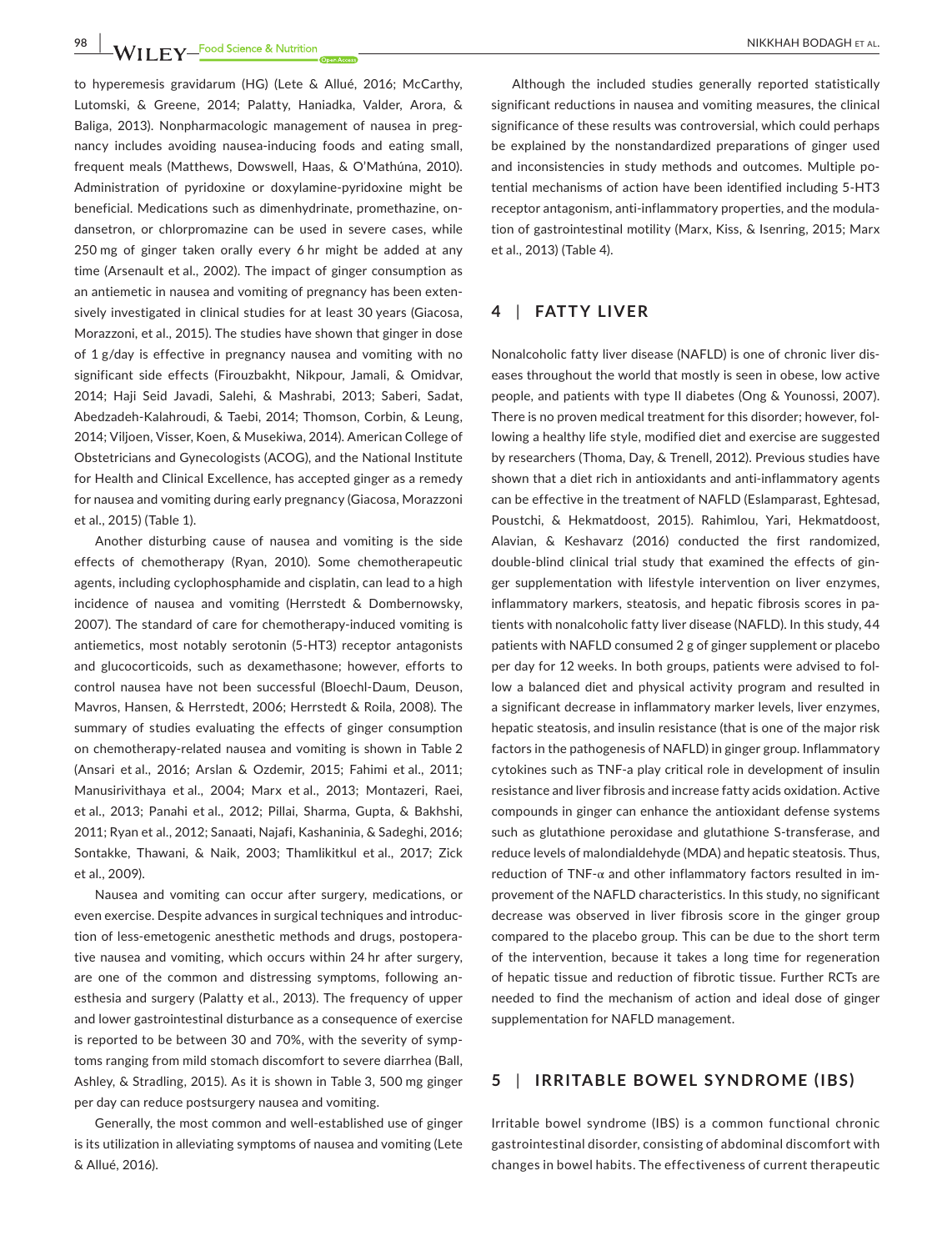|                                     | <code>TABLE 1</code> The effects of ginger supplementation on pregnancy-induced nausea and vomiting                                                                                                                                                                                                                 |                                                                                                                                                                                           |                                         |                                            |                                                                                                                    |
|-------------------------------------|---------------------------------------------------------------------------------------------------------------------------------------------------------------------------------------------------------------------------------------------------------------------------------------------------------------------|-------------------------------------------------------------------------------------------------------------------------------------------------------------------------------------------|-----------------------------------------|--------------------------------------------|--------------------------------------------------------------------------------------------------------------------|
| Study ID and date<br>of publication | Type of article                                                                                                                                                                                                                                                                                                     | Intervention (ginger dose per day)                                                                                                                                                        | Comparator                              | Duration                                   | Main results                                                                                                       |
| Thomson et al.<br>(2014)            | McMillian, 2004; Vutyavanich, Kraisarin, &<br>Chez, 2002; Ozgoli, Goli, & Simbar, 2009;<br>Sarifi-Razavi, 2009; Fischer-Rasmussen,<br>Kjær, Dahl, & Asping, 1991; Keating &<br>Smith, Crowther, Willson, Hotham, &<br>(Basirat, Moghadamnia, Kashifard, &<br>Meta-analysis (6 studies 1991-2009)<br>Ruangsri, 2001) | 250 mg powder (4x) or 4 times/day<br>500 mg ginger biscuit, five times/<br>250 mg ginger syr. 4 times/day<br>350 mg. 3 times/day<br>day (~2500 mg/day)<br>(<1000 mg daily)<br>(3 studies) | Placebo                                 | (4 days-3 weeks)                           | Ginger was better than placebo in improving<br>nausea when given at a dose of <1000 mg/<br>day for at least 4 days |
| Viljoen et al. (2014)               | Kaewkiattikun, & Wiriyasiriwach, 2007;<br>Meta-analysis of 12 studies (1991-2011)<br>6 additional studies (Chittumma,                                                                                                                                                                                               | 125 mg extract (4x) /day~1000 mg/<br>day                                                                                                                                                  | Placebo                                 | 4 days                                     | Ginger was more effective than placebo for<br>reducing nausea and retching. No differ-<br>ences in vomiting        |
|                                     | Dante, Pedrielli, Annessi, & Facchinetti,<br>2013; Ensiyeh & Sakineh, 2009;                                                                                                                                                                                                                                         | 200 mg essence (3 x )/day<br>$-600$ mg/d                                                                                                                                                  | Metoclopramide<br>and placebo           | 5 days                                     | The effects of ginger were not significantly<br>different from metoclopramide                                      |
|                                     | Rezaile, & Farhadifar, 2011; Pongrojpaw,                                                                                                                                                                                                                                                                            | 500 mg powder $(2 \times)$ /<br>day~1000 mg/day                                                                                                                                           | Dimenhydrinate                          | 7 days                                     | Ginger to be just as effective as dimenhydri-<br>nate, with fewer side effects                                     |
|                                     | Thomson et al. (Thomson et al., 2014)<br>Sripramote & Lekhyananda, 2003) to                                                                                                                                                                                                                                         | 325 mg powder (2x) 3 times/day<br>$~\sim$ 1950 mg/day]                                                                                                                                    | Vitamin B6                              | 4 days                                     | symptoms significantly more than B6<br>Ginger improved nausea and vomiting                                         |
|                                     | Ding, Leach, & Bradley (2013)                                                                                                                                                                                                                                                                                       | 500 mg powder (2x) /day~1000 mg/<br>day                                                                                                                                                   |                                         | 4 days                                     | nausea, equally effective for reduction of<br>More effective than B6 for relieving of<br>vomiting                  |
|                                     |                                                                                                                                                                                                                                                                                                                     | 500 mg powder (3×) /day~1500 mg/<br>day                                                                                                                                                   |                                         | 3 days                                     | No difference between the two groups                                                                               |
| Saberi et al. (2014)                | <b>RCT</b>                                                                                                                                                                                                                                                                                                          | 250 mg ginger capsules three<br>capsules per day                                                                                                                                          | Placebo and control<br>qnong            | intervention)<br>7 days (4 days            | Ginger was effective for the relief of mild to<br>moderate nausea and vomiting                                     |
| Firouzbakht et al.<br>(2014)        | RCT                                                                                                                                                                                                                                                                                                                 | Ginger capsule (Zintoma, 250 mg)<br>one capsule each 6 h~1 g ginger/<br>day                                                                                                               | Vitamin B6 and<br>placebo               | Treatment for 4<br>days followed<br>1 week | Ginger is as effective as B6 in reducing<br>gestational nausea and vomiting                                        |
| Haji Seid Javadi<br>et al. (2013)   | RCT                                                                                                                                                                                                                                                                                                                 | 250 mg ginger capsules (4x daily)                                                                                                                                                         | capsules (2x daily)<br>40 mg vitamin B6 | 4 days                                     | Ginger was equivalent to vitamin B6 for<br>nausea reduction                                                        |
|                                     | Mohammadbeigi, Shahgeibi, Soufizadeh,<br>Contains reviews by Dante et al. (2013),<br>Somprasit, & Chanthasenanont, 2007;                                                                                                                                                                                            |                                                                                                                                                                                           |                                         |                                            |                                                                                                                    |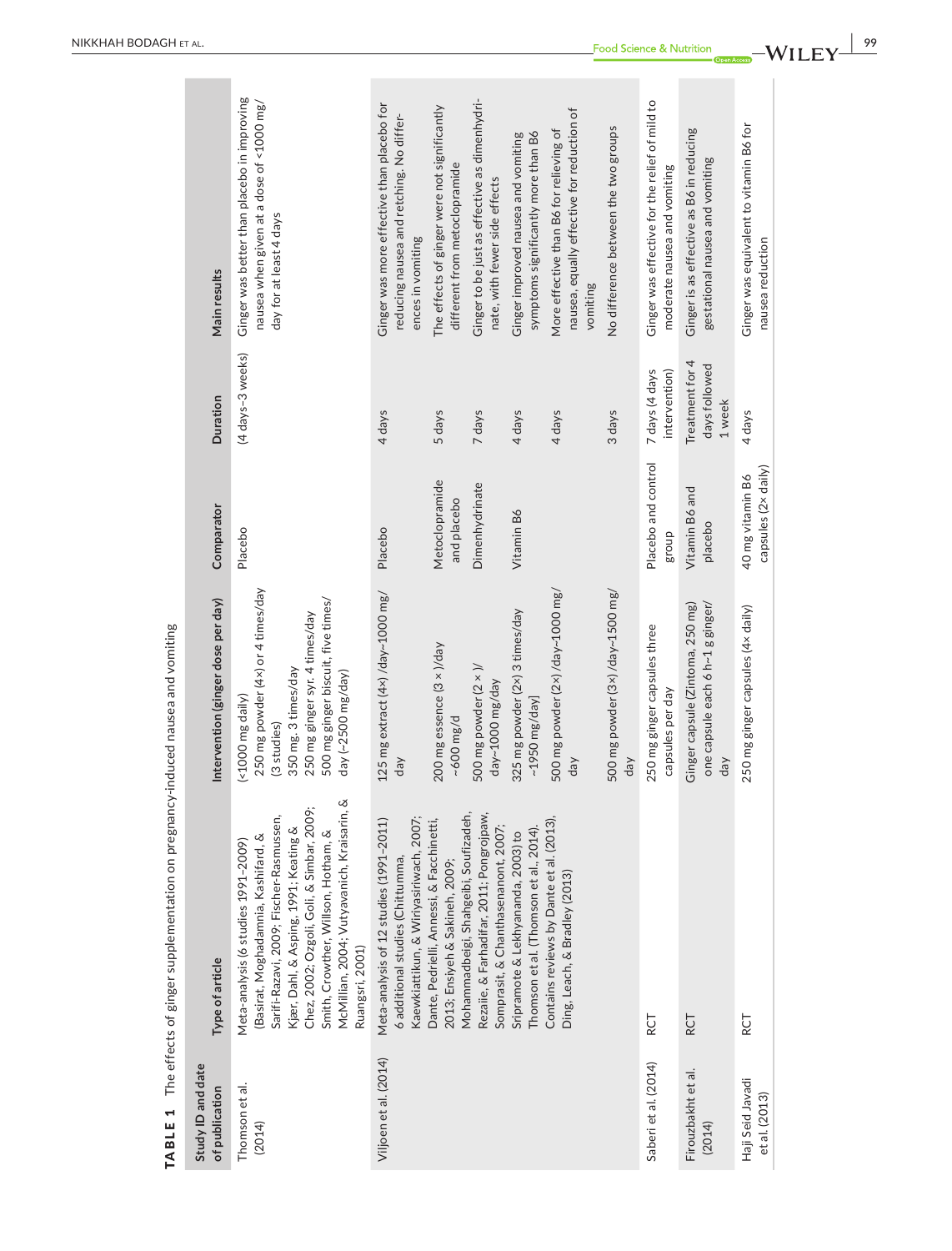|              | Main results                          | All concentrations of ginger significantly reduced the incidence<br>of acute, but not delayed nausea, with 0.5 and 1.0 g being the<br>most effective | Reduced nausea 6-24 h postchemotherapy, no other significant<br>additional benefit against prevalence or severity of nausea,<br>vomiting, and retching in any of them during the assessed<br>periods. | Reduction in moderate and severe acute and delayed nausea<br>and emesis                             | No additional benefit in any measurement of acute or delayed<br>nausea and vomiting to standard control | No benefit in any measurement of acute or delayed nausea and<br>vomiting | No benefit in acute nausea. Reduction in delayed nausea and<br>vomiting equal to standard treatment | Ginger performed equally as well as metoclopramide in<br>controlling of nausea and vomiting | group, the change in the number of retching episodes was not<br>Nausea severity and the number of vomiting episodes were<br>significantly lower in the intervention group than control<br>statistically significant | Ginger and chamomile were both significantly effective for<br>reducing the frequency of vomiting; ginger significantly<br>influenced the frequency of nausea | placebo in nausea severity, vomiting incidence and severity,<br>There were no significant differences between ginger and<br>rescue medication use, chemotherapy compliance, and<br>adverse events. | Reduced severity and frequency of nausea and vomiting | placebo in nausea and vomiting except in those patients who<br>received the AC regimen chemotherapy, vomiting was less<br>There were no significant differences between ginger and |
|--------------|---------------------------------------|------------------------------------------------------------------------------------------------------------------------------------------------------|-------------------------------------------------------------------------------------------------------------------------------------------------------------------------------------------------------|-----------------------------------------------------------------------------------------------------|---------------------------------------------------------------------------------------------------------|--------------------------------------------------------------------------|-----------------------------------------------------------------------------------------------------|---------------------------------------------------------------------------------------------|---------------------------------------------------------------------------------------------------------------------------------------------------------------------------------------------------------------------|--------------------------------------------------------------------------------------------------------------------------------------------------------------|----------------------------------------------------------------------------------------------------------------------------------------------------------------------------------------------------|-------------------------------------------------------|------------------------------------------------------------------------------------------------------------------------------------------------------------------------------------|
|              |                                       |                                                                                                                                                      |                                                                                                                                                                                                       |                                                                                                     |                                                                                                         |                                                                          |                                                                                                     |                                                                                             |                                                                                                                                                                                                                     |                                                                                                                                                              |                                                                                                                                                                                                    |                                                       |                                                                                                                                                                                    |
|              | Duration                              | Evaluation: for 3 x 4-day<br>Consumption: 2 × 6 day                                                                                                  | 3, and<br>evaluation: first 6 hr, between<br>Consumption: 4 days from the<br>initiation of chemotherapy<br>6 and 24 hr, and days 2,<br>4 postchemotherapy                                             | Consumption: for 3 days<br>evaluation: for 10 days<br>postchemotherapy;                             | 2 × 3-day (3-week Washout)                                                                              | 3 days postchemotherapy                                                  | 2 × 5-day (3-4-week washout)                                                                        | 3 x 24-hr (21 days between<br>Session)                                                      | 30 min before chemotherapy<br>for 3 days followed up for<br>5 days                                                                                                                                                  | 5 days before and 5 days after<br>chemotherapy                                                                                                               | 5 days                                                                                                                                                                                             | Two chemotherapy cycles                               | 3 days                                                                                                                                                                             |
|              | Comparator                            | Placebo + antiemetic<br>drug                                                                                                                         | Standard antiemetic<br>regimen                                                                                                                                                                        | Placebo                                                                                             | crossed over<br>Placebo then                                                                            | Placebo                                                                  | crossed over<br>Placebo                                                                             | 2 control groups crossed<br>over                                                            | Standard antiemetic<br>medicines                                                                                                                                                                                    | 1-Matricaria chamomilla<br>antiemetic regimen<br>routine antiemetic<br>extract + routine<br>2-Control group,<br>regimen                                      | Placebo+ antiemetics                                                                                                                                                                               | Placebo                                               | Placebo                                                                                                                                                                            |
|              | Intervention (ginger dose per<br>day) | $(0.5, 1 or 1.5)$ g ginger<br>+ antiemetic drug<br>extract/day                                                                                       | standard antiemetic regimen<br>$1.5 g(3 \times 500 mg)/day +$                                                                                                                                         | $2 g (5 \times 400 mg)$ determined<br>1 g ginger ( $6 \times 167$ mg) or<br>by participant's weight | $1 g (4 \times 250 mg)$                                                                                 | $1 g (4 \times 250$ mg or $2 g$<br>$(8 \times 250 \text{ mg})$ per day   | $1$ g ginger (4 $\times$ 250 mg)                                                                    | $2 g (4 \times 500 mg)$ ginger                                                              | yogurt (x2)/day + standard<br>mixed with a spoonful of<br>500 mg powdered ginger,<br>antiemetic drugs                                                                                                               | powdered ginger + routine<br>500 mg (×2) (~1 g/day) of<br>antiemetic regimen                                                                                 | day (~1 g/day) + anti emetics<br>500-mg ginger capsule (×2)/                                                                                                                                       | Ginger $1 g (4 \times 250 mg)$                        | 250 mg (×2) ginger powder,<br>$(x2)/day$ $(-1 g/day)$                                                                                                                              |
|              | Type of article                       | Systematic<br>review (7<br>studies                                                                                                                   | Manusirivithaya<br>(Fahimi et al.,<br>2003-2012)<br>et al., 2004;<br>2011;                                                                                                                            | Panahi et al.,<br>et al., 2011;<br>2012; Pillai<br>Ryan et al.,                                     | 2012; Sontakke<br>et al., 2003;                                                                         | Zick et al.,<br>2009)                                                    |                                                                                                     |                                                                                             | Experimental<br>RCT                                                                                                                                                                                                 | RCT                                                                                                                                                          | RCT crossover                                                                                                                                                                                      | RCT crossover                                         | RCT                                                                                                                                                                                |
| Study ID and | publication<br>date of                | Marx et al.<br>(2013)                                                                                                                                |                                                                                                                                                                                                       |                                                                                                     |                                                                                                         |                                                                          |                                                                                                     |                                                                                             | Ozdemir<br>Arslan &<br>(2015)                                                                                                                                                                                       | Sanaati et al.<br>(2016)                                                                                                                                     | et al., (2017)<br>Thamlikitkul                                                                                                                                                                     | Montazeri, Raei,<br>et al. (2013)                     | Ansari et al.<br>(2016)                                                                                                                                                            |

**100**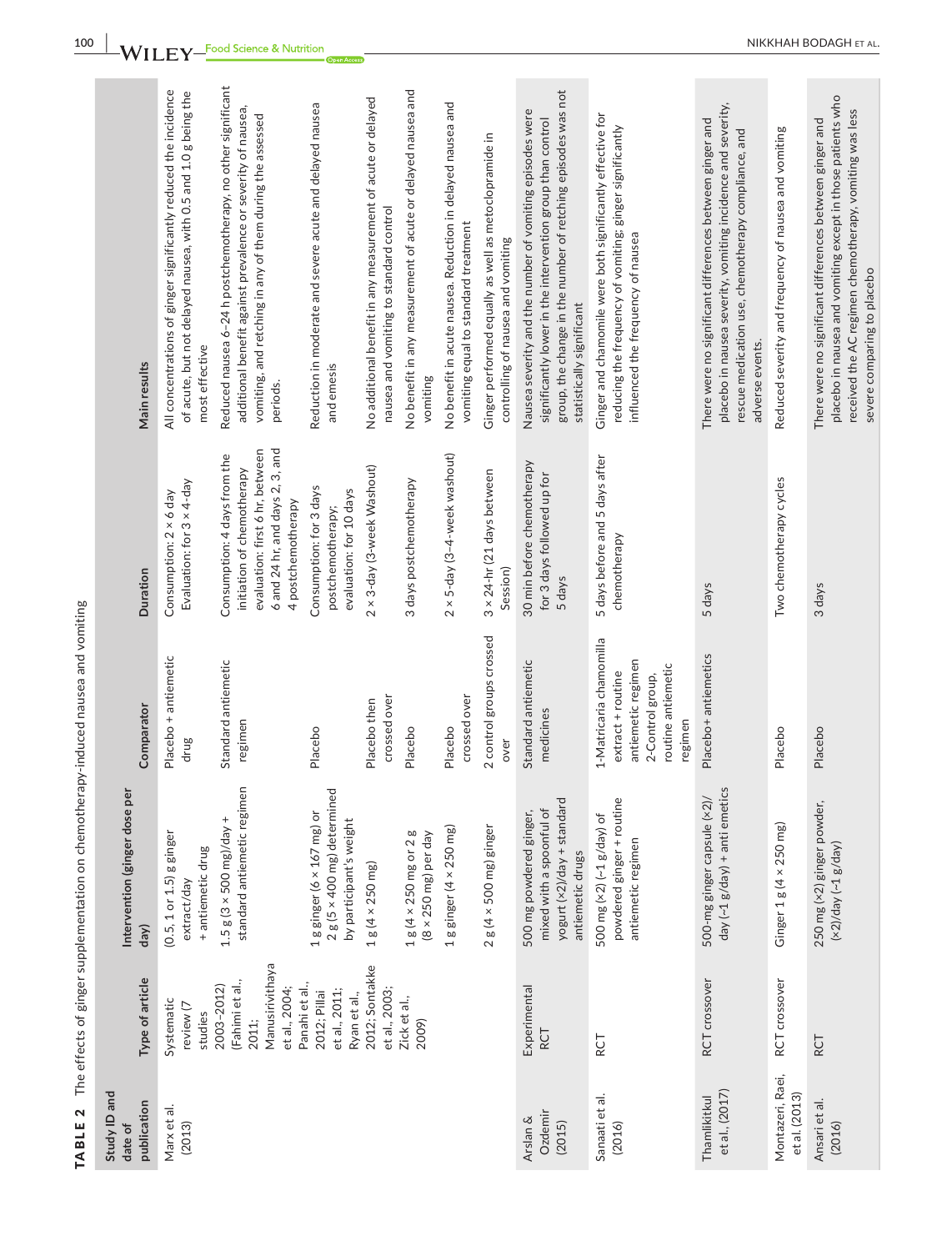**|** NIKKHAH BODAGH et al. **101**

strategies for IBS is limited and about 40% of patients use alternative medicine to treat their symptoms (Van Tilburg et al., 2008). Due to the known gastrointestinal effects of ginger, it was reported as the most popular remedy consumed, in a large study of 600 IBS patients (Van Tilburg, Palsson, Ringel, & Whitehead, 2014; Van Tilburg et al., 2008). Van Tilburg et al. (2014) evaluated ginger for IBS treatment in a pilot study of 45 IBS patients, who were randomly consumed placebo, or 1 g of ginger, or 2 g of ginger daily for 28 days. Ginger was well tolerated but it did not show better effects in comparison with placebo. Since this is the first clinical trial on this topic and is a pilot study, it may not be powered enough to find significant results. The investigators also examined trends of these effects, and they found a trend of more improvement of IBS symptoms with placebo (brown sugar) than ginger. The placebo response in this study was 57% with twice as many side effects as the ginger group. In this study, the efficacy of ginger decreased with increase in dosage (26% decrease in symptoms with 1 g versus 12% decrease in symptoms with 2 g of ginger). Optimal ginger dosing should be examined in future trials.

#### **6** | **GASTROENTERITIS**

Nonsteroid anti-inflammatory drugs (NSAIDs) represent as an important and prevalent medicine with common side effects of gastrointestinal (GI) tract (Solomon & Goodson, 2007). (Drozdov, Kim, Tkachenko, & Varvanina (2012) investigated the GI health in 43 patients with confirmed osteoarthritis receiving 1000 mg glucosamine with either ginger (340 mg EV.EXT 35 Zingiber officinalis extract) or Diclofenac (a member of NSAIDs) per day for 4 weeks. In this study, ginger group showed significantly lowered gastrointestinal pain and no change in dyspepsia but esophagogastroduodenoscopy showed significantly increased levels of prostaglandins (PGs) PGE1, PGE2, and PGF2a in the stomach mucosa. This rise in gastric mucosa PG levels correlated with an increase in serum gastrin-17, whereas Diclofenac group showed increased gastrointestinal pain and dyspepsia with a corresponding significant decrease in stomach mucosa prostaglandins and general negative stomach mucosa degeneration. Both groups showed a relevant and significantly lowered arthritic pain, both on standing and moving, so that ginger was as effective as Diclofenac in reducing pain, while it was safer.

## **7** | **GASTROINTESTINAL MALIGNANCIES**

In a randomized clinical trial, 20 subjects at increased risk for colorectal cancer were assigned to receive either 2 g/day ginger or placebo for 28 days. They showed that ginger was tolerable and safe; however, it did not decrease eicosanoid levels in people at increased risk for colorectal cancer (Zick et al., 2015). Moreover, Zick et al. reported no significant difference in eicosanoids level in 30 subjects at normal risk for colorectal cancer. However, they found a significant decrease in PGE2 and 5-hydroxyeicosatetraenoicacid (HETE) and a trend toward significant decrease in 12-HETE and 15-HETE normalized to free arachidonic acid (Zick et al., 2011). In another trial, the effects of ginger (2 g for 28 days) on apoptosis, proliferation, and differentiation in the normal-appearing colonic mucosa from 20 patients at increased risk for colorectal cancer showed that ginger supplementation may reduce proliferation in the crypts of normalappearing colorectal epithelium, increase apoptosis and differentiation relative to proliferation, especially in the differentiation zone of crypts. This beneficial effect of ginger was found to be associated with downregulation of Bax, human telomerase reverse transcriptase (hTERT), and MIB-1, while p21 and Bcl-2 expression remained relatively unchanged. The estimated treatment effect on MIB-1 was not as strong, the estimated effect was more pronounced in the upper sections of the colorectal crypts, suggesting that ginger may decrease proliferation in the parts of the colorectal crypts most exposed to bowel lumen carcinogens (Citronberg et al., 2013). These findings are consistent with previous studies that suggested that the chemopreventive properties of ginger may be due to regulate cell function and viability (Keum et al., 2002; Lee & Surh, 1998; Miyoshi et al., 2003; Pan et al., 2008). In vitro and animal studies also suggest that ginger and its constituents may act as chemopreventive agents by reducing COX-2 expression immune function, lowering the activity of microbial enzymes (β-glucuronidase and mucinase), and blocking angiogenic signals that supply blood to tumor cells (Brown et al., 2009; Khater, 2010; Lu et al., 2011; Seo, Lee, & Kim, 2005; Yagihashi, Miura, & Yagasaki, 2008). Ginger has anti-inflammatory activities that play roles on its chemopreventive potential against colorectal cancer. In a study on 30 normal participants and 20 participants at increased risk for colorectal cancer, ginger significantly lowered COX-1 protein expression in participants at increased risk for colorectal cancer but not in the participants at normal risk. However, ginger did not alter 15-hydroxyprostaglandin dehydrogenase (PGDH) protein expression in either increased or normal risk participants (Jiang et al., 2013). Some findings of other studies about beneficial effects of ginger and its constituents in GI cancer patients included: inhibition of COX and decrease in PGE2 concentrations in colorectal cancer (Levine et al., 2008), reduction in the incidence and multiplicity of adenomas (Zick et al., 2015), decrease in proliferation (hTERT and MIB-1) and differentiation (p21waf1/cip1) in colonocytes (Stoner, 2013), inhibition of CYP450, 1-aminobenzotriazole, and aldo-keto reductase in human liver microsomes, prevention of the formation of M14 and M15 and 18β-glycyrrhetinic acid in human liver microsomes (Chen, Soroka, Zhu, & Sang, 2013).

## **8** | **DYSPHAGIA**

Dysphagia is a major alarm sign in gastroenterology; however, impaired swallowing function from a combination of underlying disease and reduced physical and cognitive abilities could be a result of elderly. This phenomenon and, in particular, dysphagia are associated with reduced cough reflex leading to increased risk of aspiration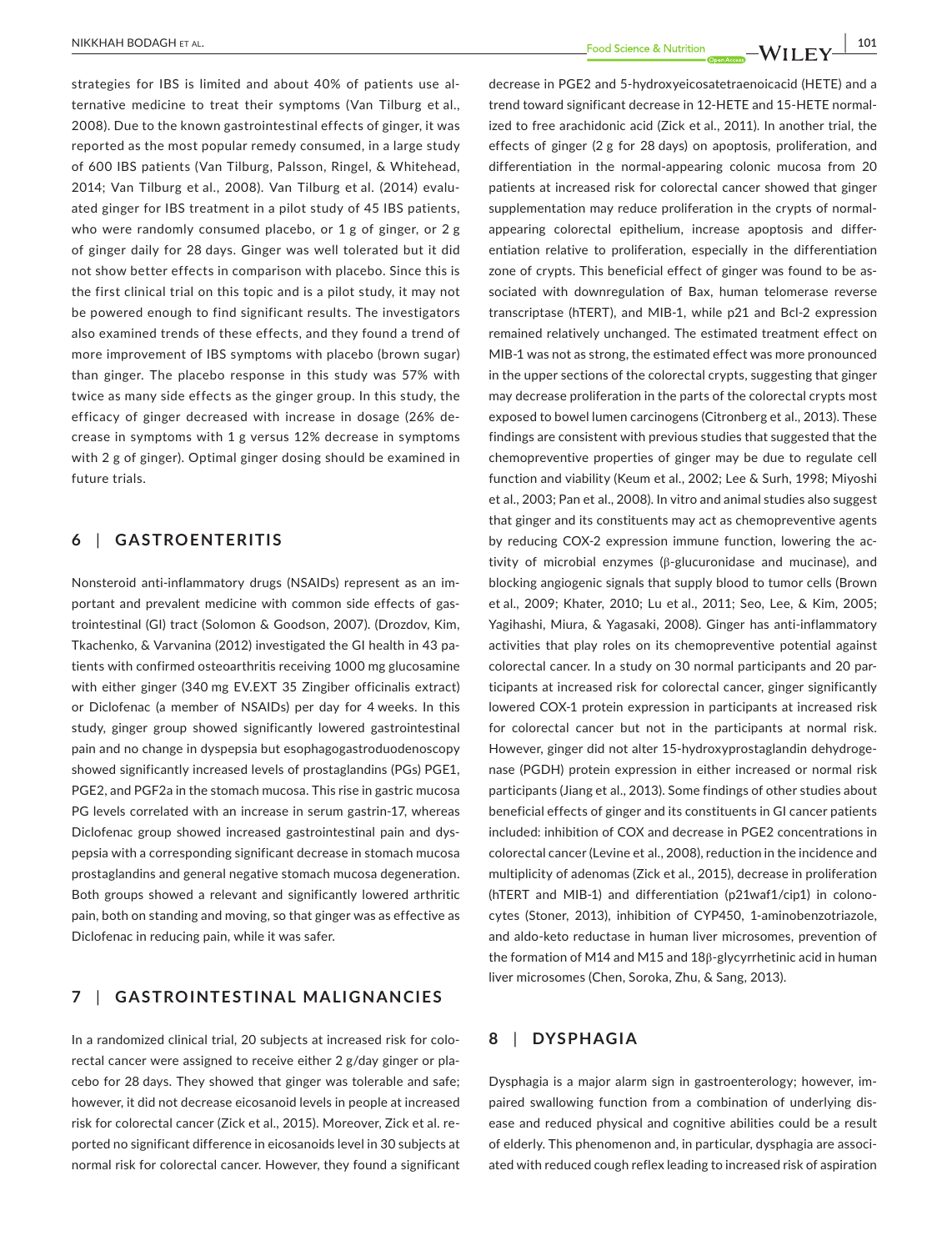**102 |**  NIKKHAH BODAGH et al.

#### TABLE 3 Postoperative or drug-induced nausea and vomiting

| <b>Study ID</b>                                                             | Type of article                                                                                                                      | Cause of nausea and<br>vomiting                            | Intervention (ginger dose per day)                                                                        |
|-----------------------------------------------------------------------------|--------------------------------------------------------------------------------------------------------------------------------------|------------------------------------------------------------|-----------------------------------------------------------------------------------------------------------|
| Kalava et al. (2013)                                                        | <b>RCT</b>                                                                                                                           | Postoperative and<br>intraoperative nausea and<br>vomiting | Ginger powder 2 g $(2 \times 1$ g) + standard<br>preoperative antiemetic                                  |
| Mandal et al. (2014)                                                        | <b>RCT</b>                                                                                                                           | Postoperative nausea and<br>vomiting                       | 0.5 g ginger powder (×2)/day<br>$\sim$ 1 g/day + IV Ondansetron (4 mg)                                    |
| Montazeri, Hamidzadeh,<br>et al. (2013)                                     | <b>RCT</b>                                                                                                                           | Postoperative nausea and<br>vomiting                       | 250 mg ginger powder (×4)                                                                                 |
| Hosseini & Adib-Hajbaghery<br>(2015)                                        | <b>RCT</b>                                                                                                                           | After open and laparoscopic<br>nephrectomies               | 50 open and 50 laparoscopic nephrectomy.<br>Half of the subjects in each<br>group received ginger essence |
| Zeraati, Shahinfar, Hesari,<br>Masrorniya, & Nasimi (2016)                  | <b>RCT</b>                                                                                                                           | Cesarean section spinal<br>anesthesia                      | 25 drops of ginger extract in 30 cc of water                                                              |
| Seidi, Ebnerasooli,<br>Shahsawari, & Nzarian<br>(2017)                      | <b>RCT</b>                                                                                                                           | After cataract surgery under<br>general anesthesia         | 1-a ginger capsule in a single 1 g dose<br>2-2 separate doses of ginger capsule<br>each containing 500 mg |
| Dabaghzadeh, Khalili,<br>Dashti-Khavidaki, Abbasian,<br>& Moeinifard (2014) | <b>RCT</b>                                                                                                                           | Antiretroviral therapy.<br>(HIV + patients)                | 500 mg ginger (×2)/day                                                                                    |
| Emrani, Shojaei, & Khalili<br>(2016)                                        | Pilot RCT                                                                                                                            | Antituberculosis drug                                      | 500 mg ginger/day (2 Zintoma)                                                                             |
| Palatty et al. (2013)                                                       | Review (3 studies about this topic<br>(2003-2006) (Apariman,<br>Ratchanon, & Wiriyasirivej, 2006;<br>Pongrojpaw & Chiamchanya, 2003; | Outpatient gynecological<br>laparoscopy                    | 0.5 g ginger powder $(x2)$                                                                                |
|                                                                             | Tavlan et al., 2006)                                                                                                                 | <b>Gynecological laparoscopy</b>                           | 0.5 g ginger powder $(x3)$                                                                                |
|                                                                             |                                                                                                                                      | General anesthesia for<br>thyroidectomy                    | 0.5 g of ginger+ dexamethasone<br>(IV, immediately<br>before the induction of anesthesia)                 |

pneumonia (Hirata et al., 2016). Furthermore, it may result in malnutrition, dehydration, and decreasing the patient's quality of life. The swallowing reflex is controlled by substance P (SP) that released by nerve endings in the bronchial mucosa and oral cavity (Jin et al., 1994; Ujiie, Sekizawa, Aikawa, & Sasaki, 1993). Reduced salivary SP levels in older people are reported to be lower than in healthy younger individuals (Sekizawa, Ujiie, Itabashi, Sasaki, & Takishima, 1990). Hirata et al. evaluated the application of ginger orally disintegrating (OD) tablets, which prepared by mixing the excipients with the same amount of mannitol and sucrose to a concentration of 1% ginger, on improvement of swallowing function in eighteen healthy older adult aged 63–90. Saliva was collected and endoscopy was performed before and 15 min after ingestion of the placebo and ginger OD tablets. The results showed that 15 min after taking the ginger

OD tablets, salivary SP amount was significantly higher than prior to ingestion or after taking the placebo so that it increased near to what observed in healthy young adults. Moreover, no aspiration occurred and a significant improvement in the swallowing function score was observed. Prior to this, they had examined OD tablets on 12 healthy adult male and found SP level of saliva increased immediately after oral ingestion and showed a significantly higher concentration of SP in saliva between 15 and 120 min after oral ingestion as compared to placebo. The mechanism responsible for improving swallowing function is believed to be a result of the gingerol and shogaol components of ginger that act as a TRPV1 agonist (Abe et al., 2015; Hirata et al., 2016). Krival & Bates (2012) measured differences in peak lingua-palatal swallowing pressures, pressure durations, and pressure adjustments in response to two volumes of water and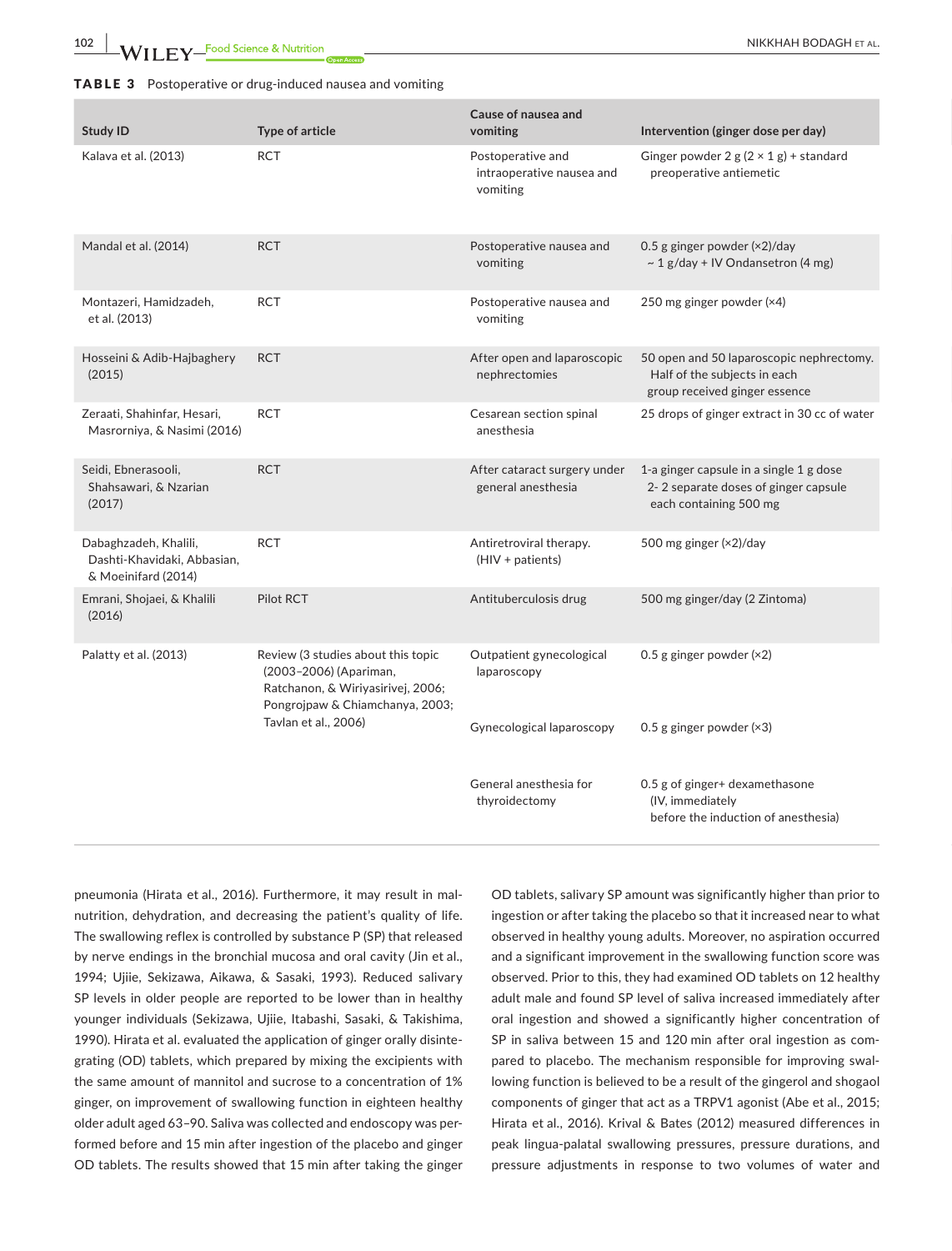| Comparator                                                                             | <b>Duration</b>                                                                                                                                                      | <b>Main results</b>                                                                                                                                                                                                                                                 |
|----------------------------------------------------------------------------------------|----------------------------------------------------------------------------------------------------------------------------------------------------------------------|---------------------------------------------------------------------------------------------------------------------------------------------------------------------------------------------------------------------------------------------------------------------|
| Placebo standard<br>preoperative antiemetic                                            | Consumption: 1 capsule 30 min before<br>induction of anesthesia and the second<br>2 hr after surgery<br>evaluation: 0, 2, 2 $\frac{1}{2}$ and 24 hr after<br>surgery | Ginger reduced the number of episodes of intraoperative nausea,<br>but it had no effect on incidence of nausea, vomiting, or pain during<br>and after an elective cesarean section under spinal epidural<br>anesthesia                                              |
| Placebo+ IV Ondansetron<br>$(4 \text{ mg})$                                            | Consumption: 1 hr prior to induction of<br>general anesthesia<br>Evaluation:18 h postoperation                                                                       | Significantly reduced the incidence of postoperative nausea and<br>vomiting compared to ondansetron alone                                                                                                                                                           |
| Placebo                                                                                | Consumption:1 hr before surgery,<br>evaluation: 2, 4, 6 hr postoperation                                                                                             | The frequencies of nausea in the experimental group at 2 hr<br>postoperation were borderline significant but no significant<br>differences between two groups in the intensity of vomiting                                                                          |
| Half of the subjects in each<br>group received placebo                                 | Consumption: Before surgery evaluation :<br>every 15 min for the first 2 postoperative<br>h and the 6th hour                                                         | Using ginger essence lowered nausea and vomiting In the first 2<br>postoperative hours, vs. patients with the same surgery but<br>receiving placebo                                                                                                                 |
| 30 cc of water                                                                         | Consumption: 1 h before surgery evalua-<br>tion: 2, 4 hr after surgery                                                                                               | Ginger decreased the incidence and severity of nausea and vomiting<br>during the cesarean section no statistically significant relationship<br>at 2, 4 hr after surgery                                                                                             |
| Placebo                                                                                | Consumption: before operation: 6 AM day<br>of surgery (single dose) or 10 PM (day<br>before and 6 AM day of surgery for 2 dose<br>Evaluation: 6 h after operation    | The frequency and intensity of nausea and the frequency of<br>vomiting among those ginger consumers in 2 separate 500 mg<br>doses were less than the one dose and they both were less than<br>placebo                                                               |
| Placebo                                                                                | Consumption: 30 min before each dose of<br>antiretroviral<br>Regimen for 14 days                                                                                     | Frequency of mild, moderate, and severe nausea and reported at<br>least one episode of vomiting were significantly lower in the ginger<br>than placebo                                                                                                              |
| Placebo                                                                                | Consumption one-half hour before each<br>daily dose of antituberculosis drugs<br>(fasting) for 4 weeks                                                               | Nausea was more common in the placebo than the ginger group                                                                                                                                                                                                         |
| Placebo                                                                                | Consumption: 1 hr before the procedure<br>Evaluation: at 2, 4 and 24 hr after<br>operation                                                                           | The incidence of the nausea and visual analogue nausea scores was<br>lower in ginger group than placebo at 2 and 4 hr. No difference at<br>24 hr was found in both groups. Incidence and frequency of<br>vomiting between 2 groups were not statistically different |
| Placebo                                                                                | Consumption: 1 h before the procedure<br>Evaluation: at 2 and 6 h after operation.                                                                                   | At 6 h postoperation, ginger lowered nausea and borderline vomiting<br>but at 2 hr, differences between the two groups for nausea and<br>vomiting were not significant                                                                                              |
| Placebo + dexamethasone<br>(IV, immediately before)<br>the induction of<br>anesthesia) | Consumption: 1 prior to surgery<br>Evaluation: over 24-hr after surgery                                                                                              | Dexamethasone plus ginger did not significantly reduce nausea and<br>vomiting compared with dexamethasone during the observation<br>period                                                                                                                          |

carbonation (in Schweppes\_ Club Soda) and carbonation+gingerol (in Reed's Extra Ginger Brew) in 20 young adult women. The study showed that stimulus on lingua-palatal swallowing pressure and rising and releasing lingua-palatal pressure duration were greater for carbonation + gingerol and carbonation than for water.

## **9** | **ADVERSE EFFEC TS AF TER INGESTION OF GINGER**

Ginger consumption rarely induces side effects such as mild gastrointestinal complications such as heartburn, belching, bruising or flushing, rash, and gastrointestinal discomfort. Adverse events were generally not significantly higher in the ginger group compared to the control group (Lete & Allué, 2016; Marx et al., 2013). In a study of 27 healthy volunteers who consumed a single oral dose of 100 mg to 2 g ginger, minor gastrointestinal upset was the major adverse effect (Zick et al., 2009). Despite previous studies indicating that ginger could interfere with platelet aggregation and cause excessive bleeding (Srivastava, 1986), a recent crossover study of 12 healthy volunteers who consumed 1.2 g of dried ginger rhizome three times per day for 2 weeks, ginger did not affect platelet aggregation and had no effect on the pharmacokinetics or pharmacodynamics of a single 25 mg dose of warfarin taken on day 7 (Jiang et al., 2005). Viljoen et al. (2014) also reviewed the safety of ginger as a secondary objective in their meta-analysis of nausea and vomiting of pregnancy and found that ginger did not have a risk for side effects or adverse events during pregnancy. In a prospective study,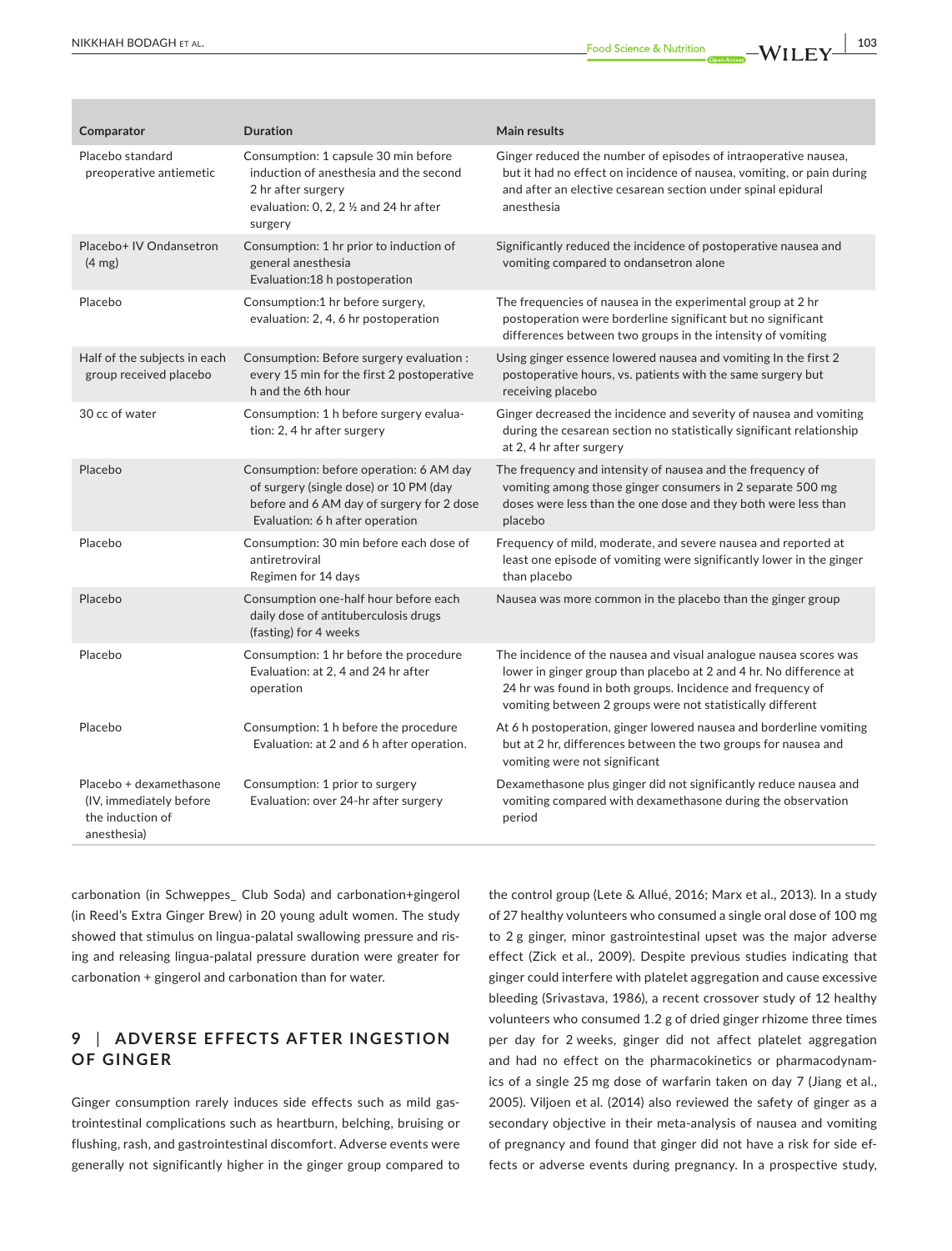| Main results                          | drinate in reducing experimentally induced<br>Ginger was more effective than dimenhy-<br>motion sickness | reduced the severity of nausea, prolonged<br>shortening the recovery time from nausea<br>after the cessation of vection. Ginger at a<br>dose of 2,000 mg did not provide further<br>Ginger at a dose of 1,000 mg effectively<br>latency before the onset of nausea and<br>therapeutic effects | Neither ginger powder (whole root, 500 or<br>1000 mg) nor fresh ginger (1000 mg) was<br>effective in altering the gastric function<br>sickness but subjects had more head<br>movements with scopolamine than<br>and was also devoid of antimotion<br>placebo | Ginger was observed to be effective in<br>reducing the tendency to vomiting,<br>nausea, vertigo cold, and sweating | exercise. After exercise, the prevalence of<br>stomach problems and nausea decreased<br>with beverage A but neither beverage B<br>exacerbate the GI symptoms during<br>Consuming the beverages did not<br>nor water |
|---------------------------------------|----------------------------------------------------------------------------------------------------------|-----------------------------------------------------------------------------------------------------------------------------------------------------------------------------------------------------------------------------------------------------------------------------------------------|--------------------------------------------------------------------------------------------------------------------------------------------------------------------------------------------------------------------------------------------------------------|--------------------------------------------------------------------------------------------------------------------|---------------------------------------------------------------------------------------------------------------------------------------------------------------------------------------------------------------------|
| Duration                              | Evaluation: Every 15 s for<br>Consumption: 20-25 min<br>before rotating<br>up to 6 min                   | evaluation: at 0, 15, 30, 45,<br>60, 120, 180, and 240 min<br>Consumption: 1 hr before<br>after vection cessation<br>circular vection                                                                                                                                                         | chair until they reached an<br>Subjects made timed head<br>movements in a rotating<br>sickness short vomiting<br>end point of motion                                                                                                                         | Evaluation every hour for 4<br>ingestion drug or placebo.<br>consecutive hours after                               | 225 ml immediately prior to<br>and 225 ml following<br>exercise                                                                                                                                                     |
| Comparator                            | dimenhydrinate<br>Placebo <sup>+</sup>                                                                   | Placebo                                                                                                                                                                                                                                                                                       | Placebo scopolamine                                                                                                                                                                                                                                          | Placebo                                                                                                            | (beverage A but the<br>ginger was replaced<br>with 62.5 ml of<br>carrot extract)<br>1-beverage B<br>2-water                                                                                                         |
| Intervention (ginger dose per<br>day) | (940 mg Gelatincapsules of<br>ginger powder (×2)<br>+dimenhydrinate                                      | 1,000- or 2,000-mg ginger<br>capsules                                                                                                                                                                                                                                                         | 1000 mg fresh ginger<br>Ginger 1000 mg<br>Ginger 500 mg                                                                                                                                                                                                      | 1 g of powdered ginger                                                                                             | (contained 7.5% glucose, 10<br>ginger root extract per 1 L)<br>sorbate and 62.5 ml of<br>mMNaCl, citric acid, K<br>450 ml of beverage A                                                                             |
| Cause of nausea and<br>vomiting       | tilted rotating chair<br>Motion sickness by                                                              | Motion sickness by<br>circular vection                                                                                                                                                                                                                                                        | Head movements in<br>Motion sickness by<br>a rotating chair                                                                                                                                                                                                  | Sea sickness in naval<br>tomed to sailing in<br>cadets unaccus-<br>heavy seas                                      | Exercise in. recrea-<br>tional athletes                                                                                                                                                                             |
| Type of article                       | (Grøntved, Brask,<br>Review 4 studies<br>about this topic<br>1982-2003                                   | RCT                                                                                                                                                                                                                                                                                           |                                                                                                                                                                                                                                                              |                                                                                                                    |                                                                                                                                                                                                                     |
| Study ID                              | Palatty et al.<br>(2013)                                                                                 | Ball et al.<br>(2015)                                                                                                                                                                                                                                                                         |                                                                                                                                                                                                                                                              |                                                                                                                    |                                                                                                                                                                                                                     |

TABLE 4 Motion sickness or sport-induced nausea and vomiting TABLE 4 Motion sickness or sport-induced nausea and vomiting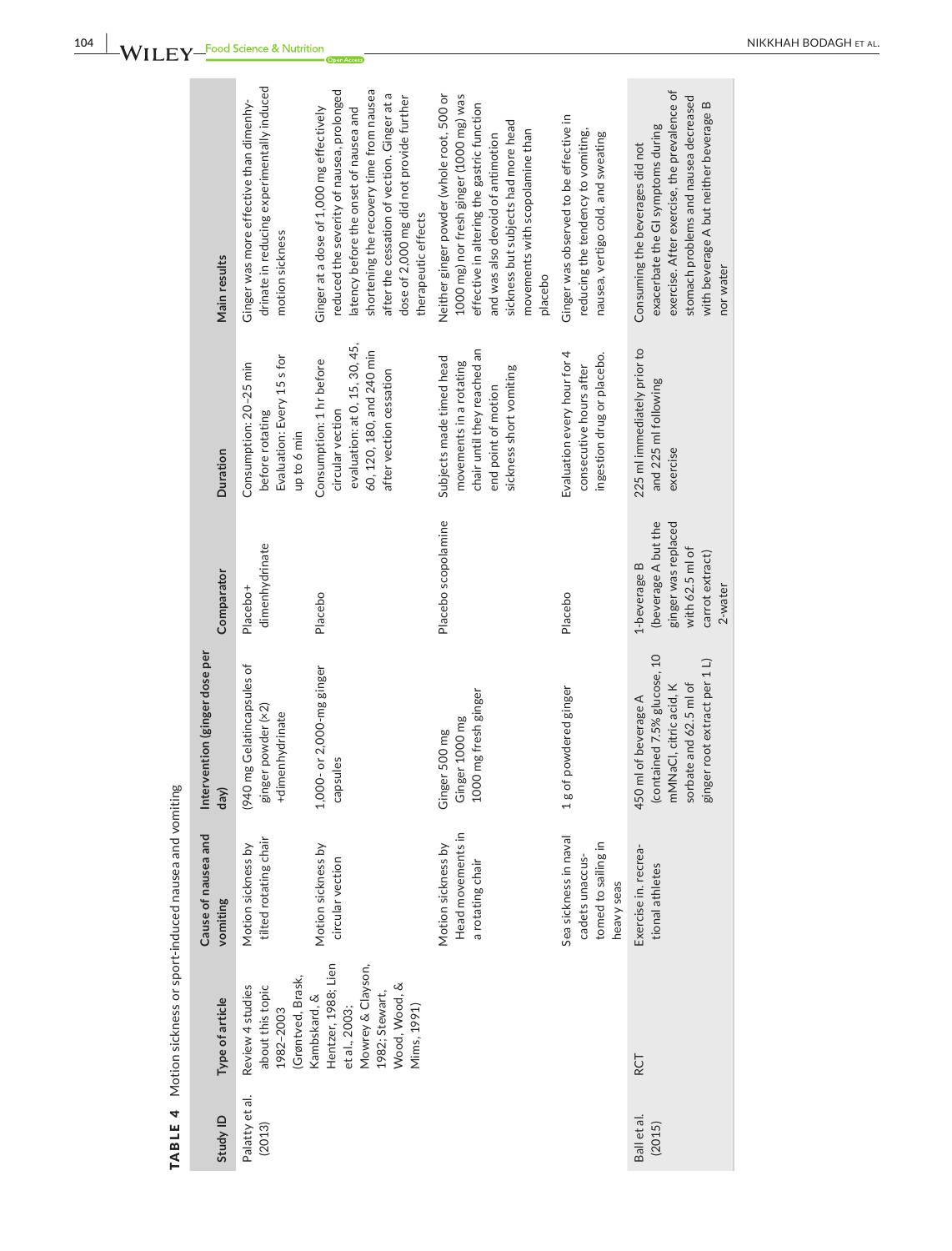the pregnancy outcome of 187 women who were exposed to ginger during the first trimester of pregnancy was compared with women who had been exposed to non-teratogenic drugs that were not antiemetic. There were no statistically significant differences between the two groups in terms of live births spontaneous abortions, therapeutic abortions, birth weight, or gestational age (Portnoi et al., 2003). A larger population-based cohort study in Norway (68,522 women) showed that the use of ginger during pregnancy (1020 women, 1.5%) was not associated with an increased risk of congenital malformations, still birth/perinatal birth, low birth weight, or preterm birth (Heitmann, Nordeng, & Holst, 2013).

## **10** | **CONCLUSION**

Based on evidence from this systematic review, ginger could be considered a harmless and possibly effective alternative option for women suffering from the symptoms of nausea and vomiting in pregnancy. It seems that divided lower daily dosage of 1500 mg ginger is beneficial for nausea relief. Ginger did not pose a risk for side effects or adverse events during pregnancy. Ginger and its polyphenols have been shown to target multiple signaling molecules that provide a basis for its use against multifactorial human diseases such as cancer. Moreover, most of the known activities of ginger components are based only on in vitro and in vivo studies, except for a few clinical studies in some gastrointestinal disorders especially nausea and vomiting in human subjects and limited number in some other complications that may not be as much powered as to find significant results. Therefore, more extensive and well-controlled human studies are required to demonstrate its efficacy as gastroprotective agent, as it is a safe and cost-effective alternative. Dose-finding studies should be undertaken to accurately determine the effective dose and preparation of ginger.

#### **ACKNOWLEDGMENT**

This study is related to the project NO.1396/64222 from Student Research Committee, Shahid Beheshti University of Medical Science, Tehran, Iran. We also appreciate the "Student Research Committee" and "Research & Technology Chancellor" in Shahid Beheshti University of Medical Science for their financial support of this study.

#### **FUNDING**

There is no funding associated with this study.

The work has done at Department of Clinical Nutrition and Dietetics, Faculty of Nutrition Sciences and Food Technology, National Nutrition and Food Technology Research Institute, Shahid Beheshti University of Medical Sciences, Tehran, Iran.

#### **ETHICAL STATEMENT**

This study does not involve any human or animal testing.

[Correction added on November 23, 2018 after online publication: the Ethical Statement was changed from "Since it." to "This study does not involve any human or animal testing.".]

#### **CONFLICT OF INTEREST**

The authors declare there is no conflict of interest.

#### **REFERENCES**

- Abe, N., Hirata, A., Funato, H., Nakai, M., Iizuka, M., Yagi, Y., … Moriyama, H. (2015). Swallowing function improvement effect of Ginger (*Zingiber officinale*). *Food Science and Technology Research*, *21*(5), 705–714.
- Ali, B. H., Blunden, G., Tanira, M. O., & Nemmar, A. (2008). Some phytochemical, pharmacological and toxicological properties of ginger (*Zingiber officinale* Roscoe): A review of recent research. *Food and Chemical Toxicology*, *46*(2), 409–420.
- Ansari, M., Porouhan, P., Mohammadianpanah, M., Omidvari, S., Mosalaei, A., Ahmadloo, N., … Hamedi, S. H. (2016). Efficacy of ginger in control of chemotherapy induced nausea and vomiting in breast cancer patients receiving doxorubicin-based chemotherapy. *Asian Pacific Journal of Cancer Prevention*, *17*(8), 3877–3880.
- Apariman, S., Ratchanon, S., & Wiriyasirivej, B. (2006). Effectiveness of ginger for prevention of nausea and vomiting after gynecological laparoscopy. *Journal-Medical Association of Thailand*, *89*(12), 2003.
- Arsenault, M., Lane, C., MacKinnon, C., Bartellas, E., Cargill, Y., Klein, M., … Wilson, A. (2002). The management of nausea and vomiting of pregnancy. *Journal of Obstetrics and Gynaecology Canada*, *24*(10), 817–831; quiz 832-813.
- Arslan, M., & Ozdemir, L. (2015). Oral intake of ginger for chemotherapyinduced nausea and vomiting among women with breast cancer. *Clinical Journal of Oncology Nursing*, *19*(5), E92–E97.
- Ball, D., Ashley, G., & Stradling, H. (2015). Exercise-induced gastrointestinal disturbances: Potential amelioration with a ginger containing beverage. *Proceedings of the Nutrition Society*, *74*(OCE3), E186.
- Basirat, Z., Moghadamnia, A., Kashifard, M., & Sarifi-Razavi, A. (2009). The effect of ginger biscuit on nausea and vomiting in early pregnancy. *Acta Medica Iranica*, *47*(1), 51–56.
- Bloechl-Daum, B., Deuson, R. R., Mavros, P., Hansen, M., & Herrstedt, J. (2006). Delayed nausea and vomiting continue to reduce patients' quality of life after highly and moderately emetogenic chemotherapy despite antiemetic treatment. *Journal of Clinical Oncology*, *24*(27), 4472–4478.
- Blumenthal, M. (1998). *The Complete German Commission E Monographs*. Boston, MA: Therapeutic Guide to Herbal Medicines.
- Brown, A. C., Shah, C., Liu, J., Pham, J. T., Zhang, J. G., & Jadus, M. R. (2009). Ginger's (*Zingiber officinale* Roscoe) inhibition of rat colonic adenocarcinoma cells proliferation and angiogenesis in vitro. *Phytotherapy Research*, *23*(5), 640–645.
- Chen, H., Soroka, D., Zhu, Y., & Sang, S. (2013). Metabolism of ginger component [6]-shogaol in liver microsomes from mouse, rat, dog, monkey, and human. *Molecular Nutrition & Food Research*, *57*(5), 865–876.
- Chittumma, P., Kaewkiattikun, K., & Wiriyasiriwach, B. (2007). Comparison of the effectiveness of ginger and vitamin B6 for treatment of nausea and vomiting in early pregnancy: A randomized double-blind controlled trial. *Journal-Medical Association of Thailand*, *90*(1), 15.
- Chrubasik, S., Pittler, M., & Roufogalis, B. (2005). Zingiberis rhizoma: A comprehensive review on the ginger effect and efficacy profiles. *Phytomedicine*, *12*(9), 684–701.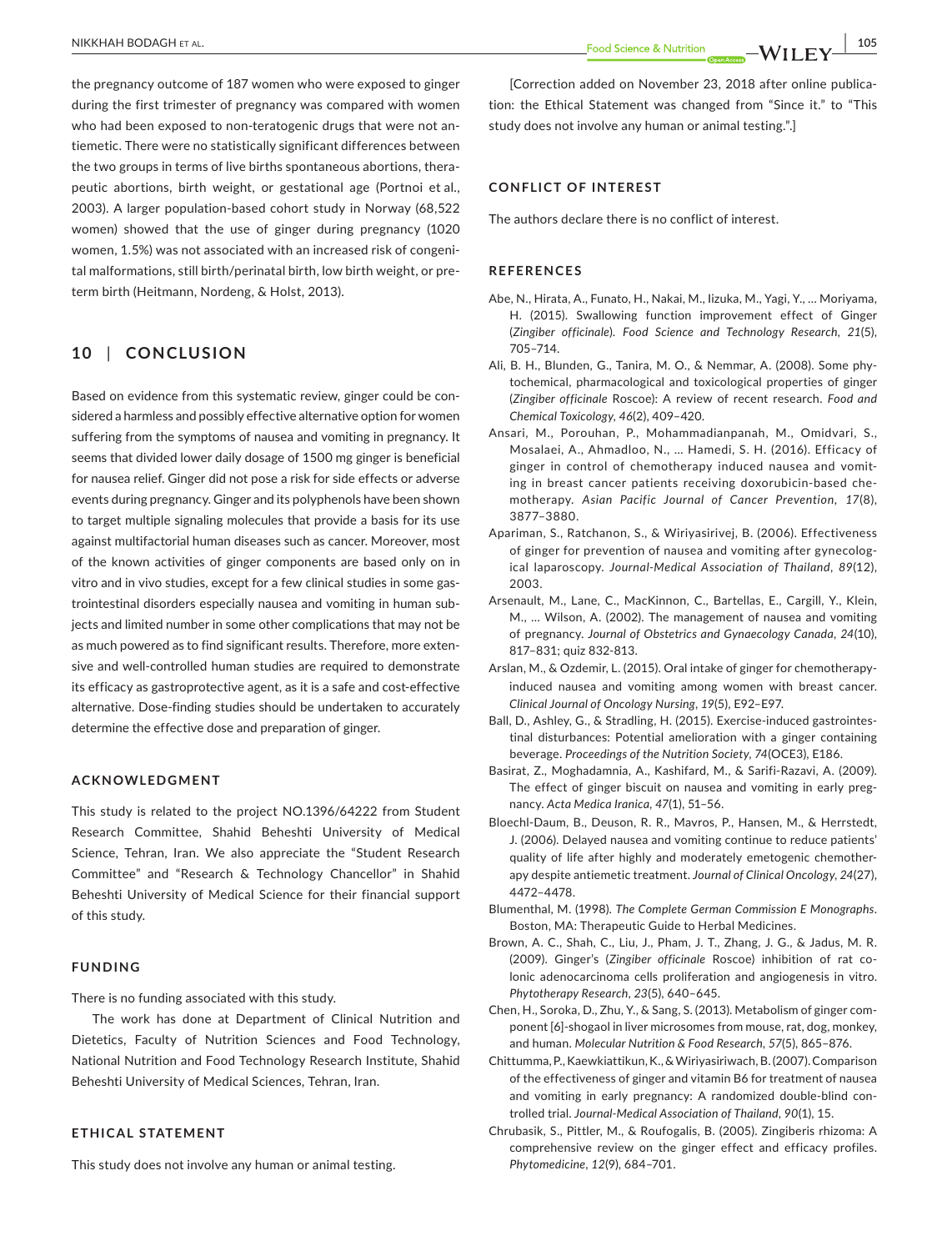106 **WII FY** Food Science & Nutrition **All According to the COLL CONTRACT CONTRACT ALL CONTRACT ALL CONTRACT ALL** 

- Citronberg, J., Bostick, R., Ahearn, T., Turgeon, D. K., Ruffin, M. T., Djuric, Z., … Zick, S. M. (2013). Effects of ginger supplementation on cellcycle biomarkers in the normal-appearing colonic mucosa of patients at increased risk for colorectal cancer: Results from a pilot, randomized, and controlled trial. *Cancer Prevention Research*, *6*, 271–281.
- Dabaghzadeh, F., Khalili, H., Dashti-Khavidaki, S., Abbasian, L., & Moeinifard, A. (2014). Ginger for prevention of antiretroviral-induced nausea and vomiting: A randomized clinical trial. *Expert Opinion on Drug Safety*, *13*(7), 859–866.
- Dante, G., Pedrielli, G., Annessi, E., & Facchinetti, F. (2013). Herb remedies during pregnancy: A systematic review of controlled clinical trials. *Journal of Maternal-Fetal & Neonatal Medicine*, *26*(3), 306–312.
- Davies, A. R. (2010). Gastric residual volume in the ICU: Can we do without measuring it? *Journal of Parenteral and Enteral Nutrition*, *34*(2), 160–162.
- Ding, M., Leach, M., & Bradley, H. (2013). The effectiveness and safety of ginger for pregnancy-induced nausea and vomiting: A systematic review. *Women and Birth*, *26*(1), e26–e30.
- Drozdov, V. N., Kim, V. A., Tkachenko, E. V., & Varvanina, G. G. (2012). Influence of a specific ginger combination on gastropathy conditions in patients with osteoarthritis of the knee or hip. *Journal of Alternative and Complementary Medicine*, *18*(6), 583–588.
- Emrani, Z., Shojaei, E., & Khalili, H. (2016). Ginger for prevention of antituberculosis-induced gastrointestinal adverse reactions including hepatotoxicity: a randomized pilot clinical trial. *Phytotherapy Research.*, *30*, 1003–1009.
- Ensiyeh, J., & Sakineh, M.-A. C. (2009). Comparing ginger and vitamin B6 for the treatment of nausea and vomiting in pregnancy: A randomised controlled trial. *Midwifery*, *25*(6), 649–653.
- Eslamparast, T., Eghtesad, S., Poustchi, H., & Hekmatdoost, A. (2015). Recent advances in dietary supplementation, in treating non-alcoholic fatty liver disease. *World Journal of Hepatology*, *7*(2), 204–212.
- Fahimi, F., Khodadad, K., Amini, S., Naghibi, F., Salamzadeh, J., & Baniasadi, S. (2011). Evaluating the effect of *Zingiber officinalis* on nausea and vomiting in patients receiving cisplatin based regimens. *Iranian Journal of Pharmaceutical Research*, *10*(2), 379.
- Firouzbakht, M., Nikpour, M., Jamali, B., & Omidvar, S. (2014). Comparison of ginger with vitamin B6 in relieving nausea and vomiting during pregnancy. *Ayu*, *35*(3), 289.
- Fischer-Rasmussen, W., Kjær, S. K., Dahl, C., & Asping, U. (1991). Ginger treatment of hyperemesis gravidarum. *European Journal of Obstetrics & Gynecology and Reproductive Biology*, *38*(1), 19–24.
- Ghochae, A., Hekmat Fshar, M., Amin, G., Ali Vakili, M., Eshghi Nia, S., Sanagoo, A., & Joybari, L. (2013). The survey of the effect of ginger extract on gastric residual volume in mechanically ventilated patients hospitalized in the Intensive Care Units. *Advances in Environmental Biology*, *7*(11), 3395–3400.
- Giacosa, A., Guido, D., Grassi, M., Riva, A., Morazzoni, P., Bombardelli, E., … Rondanelli, M. (2015). The effect of ginger (*Zingiber officinalis*) and artichoke (*Cynara cardunculus*) extract supplementation on functional dyspepsia: A randomised, double-blind, and placebo-controlled clinical trial. *Evidence-Based Complementary and Alternative Medicine*, *2015*(00), 1–9.
- Giacosa, A., Morazzoni, P., Bombardelli, E., Riva, A., Bianchi Porro, G., & Rondanelli, M. (2015). Can nausea and vomiting be treated with ginger extract. *European Review for Medical and Pharmacological Sciences*, *19*(7), 1291–1296.
- Grøntved, A., Brask, T., Kambskard, J., & Hentzer, E. (1988). Ginger root against seasickness: a controlled trial on the open sea. *Acta otolaryngologica*, *105*(1–2), 45–49.
- Grzanna, R., Lindmark, L., & Frondoza, C. G. (2005). Ginger—an herbal medicinal product with broad anti-inflammatory actions. *Journal of Medicinal Food*, *8*(2), 125–132.
- Haji Seid Javadi, E., Salehi, F., & Mashrabi, O. (2013). Comparing the effectiveness of vitamin b6 and ginger in treatment of pregnancy-induced

nausea and vomiting. *Obstetrics and Gynecology International*, *2013*(2013), 1–4.

- Haniadka, R., Saldanha, E., Sunita, V., Palatty, P. L., Fayad, R., & Baliga, M. S. (2013). A review of the gastroprotective effects of ginger (*Zingiber officinale* Roscoe). *Food & Function*, *4*(6), 845–855.
- Heitmann, K., Nordeng, H., & Holst, L. (2013). Safety of ginger use in pregnancy: Results from a large population-based cohort study. *European Journal of Clinical Pharmacology*, *69*(2), 269–277.
- Herrstedt, J., & Dombernowsky, P. (2007). Anti-emetic therapy in cancer chemotherapy: current status. *Basic & Clinical Pharmacology & Toxicology*, *101*(3), 143–150.
- Herrstedt, J., & Roila, F. (2008). Chemotherapy-induced nausea and vomiting: ESMO clinical recommendations for prophylaxis. *Annals of Oncology*, *19*(Suppl 2), ii110–ii112.
- Hirata, A., Funato, H., Nakai, M., Iizuka, M., Abe, N., Yagi, Y., … Hirose, K. (2016). Ginger orally disintegrating tablets to improve swallowing in older people. *Biological and Pharmaceutical Bulletin*, *39*(7), 1107–1111.
- Hosseini, F. S., & Adib-Hajbaghery, M. (2015). Ginger essence effect on nausea and vomiting after open and laparoscopic nephrectomies. *Nursing and Midwifery Studies*, *4*(2), e28625.
- Hu, M.-L., Rayner, C. K., Wu, K.-L., Chuah, S.-K., Tai, W.-C., Chou, Y.-P., … Hu, T.-H. (2011). Effect of ginger on gastric motility and symptoms of functional dyspepsia. *World Journal of Gastroenterology*, *17*(1), 105–110.
- Jiang, Y., Turgeon, D. K., Wright, B. D., Sidahmed, E., Ruffin, M. T., Brenner, D. E., … Zick, S. M. (2013). Effect of ginger root on cyclooxygenase-1 and 15-hydroxyprostaglandin dehydrogenase expression in colonic mucosa of humans at normal and increased risk of colorectal cancer. *European Journal of Cancer Prevention*, *22*(5), 455.
- Jiang, X., Williams, K. M., Liauw, W. S., Ammit, A. J., Roufogalis, B. D., Duke, C. C., … McLachlan, A. J. (2005). Effect of ginkgo and ginger on the pharmacokinetics and pharmacodynamics of warfarin in healthy subjects. *British Journal of Clinical Pharmacology*, *59*(4), 425–432.
- Jin, Y., Sekizawa, K., Fukushima, T., Morikawa, M., Nakazawa, H., & Sasaki, H. (1994). Capsaicin desensitization inhibits swallowing reflex in guinea pigs. *American Journal of Respiratory and Critical Care Medicine*, *149*(1), 261–263.
- Kalava, A., Darji, S. J., Kalstein, A., Yarmush, J. M., SchianodiCola, J., & Weinberg, J. (2013). Efficacy of ginger on intraoperative and postoperative nausea and vomiting in elective cesarean section patients. *European Journal of Obstetrics & Gynecology and Reproductive Biology*, *169*(2), 184–188.
- Keating, A., & Chez, R. A. (2002). Ginger syrup as an antiemetic in early pregnancy. *Alternative Therapies in Health and Medicine*, *8*(5), 89.
- Keum, Y.-S., Kim, J., Lee, K. H., Park, K. K., Surh, Y.-J., Lee, J. M., … Cha, I. H. (2002). Induction of apoptosis and caspase-3 activation by chemopreventive [6]-paradol and structurally related compounds in KB cells. *Cancer Letters*, *177*(1), 41–47.
- Khater, D. S. (2010). The influence of ginger as a chemopreventive agent on proliferation and apoptosis in chemically induced oral carcinogenesis. *Nature Science*, *8*, 44–51.
- Krival, K., & Bates, C. (2012). Effects of club soda and ginger brew on linguapalatal pressures in healthy swallowing. *Dysphagia*, *27*(2), 228– 239.
- Landzinski, J., Kiser, T. H., Fish, D. N., Wischmeyer, P. E., & MacLaren, R. (2008). Gastric motility function in critically ill patients tolerant vs intolerant to gastric nutrition. *Journal of Parenteral and Enteral Nutrition*, *32*(1), 45–50.
- Lazzini, S., Polinelli, W., Riva, A., Morazzoni, P., & Bombardelli, E. (2016). The effect of ginger (*Zingiber officinalis*) and artichoke (*Cynara cardunculus*) extract supplementation on gastric motility: A pilot randomized study in healthy volunteers. *European Review for Medical and Pharmacological Sciences*, *20*(1), 146–149.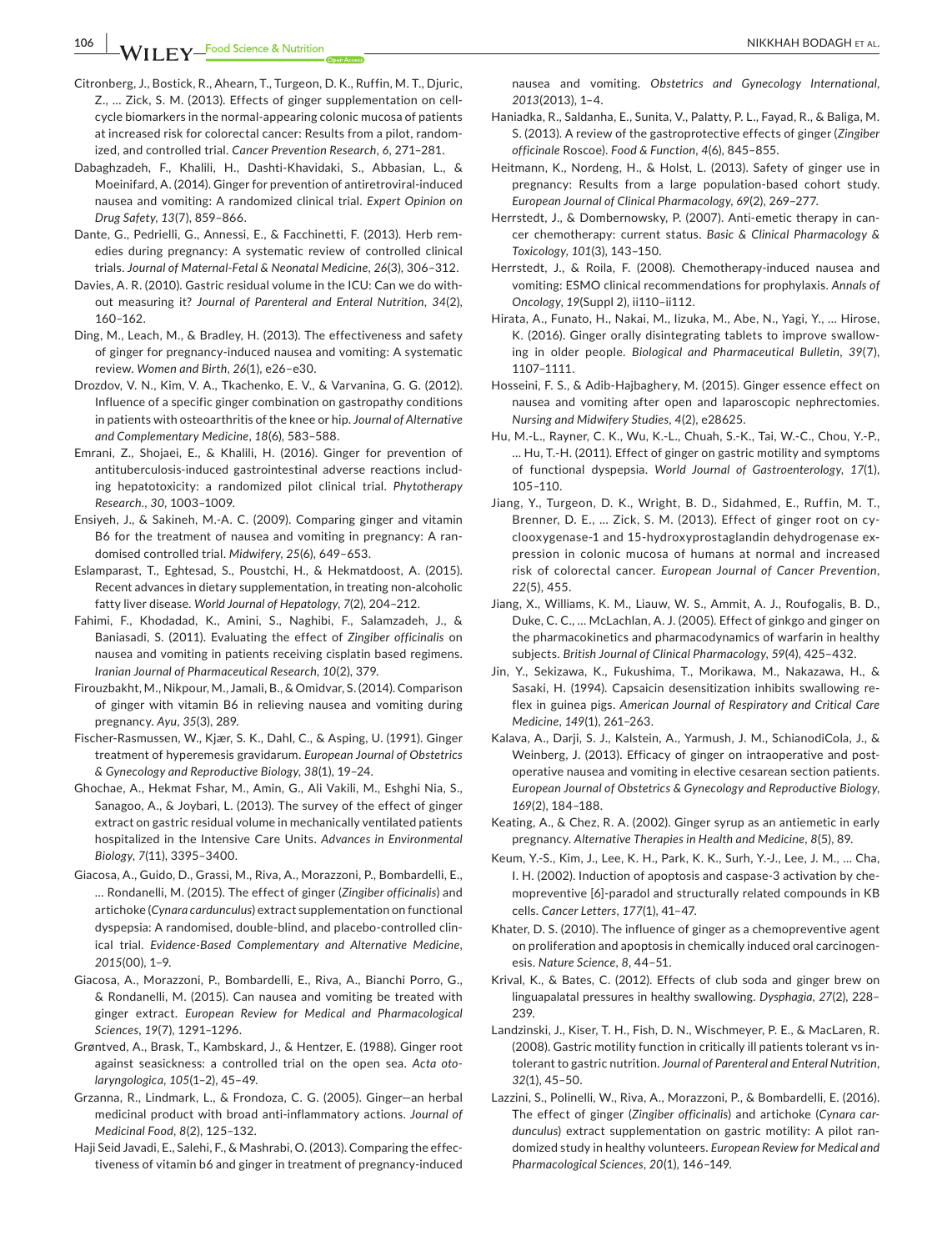- Lee, E., & Surh, Y.-J. (1998). Induction of apoptosis in HL-60 cells by pungent vanilloids,[6]-gingerol and [6]-paradol. *Cancer Letters*, *134*(2), 163–168.
- Lete, I., & Allué, J. (2016). The effectiveness of ginger in the prevention of nausea and vomiting during pregnancy and chemotherapy. *Integrative Medicine Insights*, *11*, 11.
- Levine, M. E., Gillis, M. G., Koch, S. Y., Voss, A. C., Stern, R. M., & Koch, K. L. (2008). Protein and ginger for the treatment of chemotherapyinduced delayed nausea. *The Journal of Alternative and Complementary Medicine*, *14*(5), 545–551.
- Lien, H.-C., Sun, W. M., Chen, Y.-H., Kim, H., Hasler, W., & Owyang, C. (2003). Effects of ginger on motion sickness and gastric slowwave dysrhythmias induced by circular vection. *American Journal of Physiology-Gastrointestinal and Liver Physiology*, *284*(3), G481–G489.
- Lohsiriwat, S., Rukkiat, M., Chaikomin, R., & Leelakusolvong, S. (2010). Effect of ginger on lower esophageal sphincter pressure. *Medical Journal of the Medical Association of Thailand*, *93*(3), 366.
- Lu, J., Guan, S., Shen, X., Qian, W., Huang, G., Deng, X., & Xie, G. (2011). Immunosuppressive activity of 8-gingerol on immune responses in mice. *Molecules*, *16*(3), 2636–2645.
- Mandal, P., Das, A., Majumdar, S., Bhattacharyya, T., Mitra, T., & Kundu, R. (2014). The efficacy of ginger added to ondansetron for preventing postoperative nausea and vomiting in ambulatory surgery. *Pharmacognosy Research*, *6*(1), 52.
- Manusirivithaya, S., Sripramote, M., Tangjitgamol, S., Sheanakul, C., Leelahakorn, S., Thavaramara, T., & Tangcharoenpanich, K. (2004). Antiemetic effect of ginger in gynecologic oncology patients receiving cisplatin. *International Journal of Gynecological Cancer*, *14*(6), 1063–1069.
- Marx, W., Kiss, N., & Isenring, L. (2015). Is ginger beneficial for nausea and vomiting? An update of the literature. *Current Opinion in Supportive and Palliative Care*, *9*(2), 189–195.
- Marx, W. M., Teleni, L., McCarthy, A. L., Vitetta, L., McKavanagh, D., Thomson, D., & Isenring, E. (2013). Ginger (*Zingiber officinale*) and chemotherapy-induced nausea and vomiting: A systematic literature review. *Nutrition Reviews*, *71*(4), 245–254.
- Matthews, A., Dowswell, T., Haas, D., & O'Mathúna, D. (2010). Interventions for nausea and vomiting in early pregnancy. *Cochrane Database of Systematic Reviews*, *9*, 000.
- McCarthy, F. P., Lutomski, J. E., & Greene, R. A. (2014). *Hyperemesis gravidarum*: Current perspectives. *International Journal of Women's Health*, *6*, 719.
- McGee, H. (2007). *On food and cooking: The science and lore of the kitchen*. New York, NY: Simon and Schuster.
- Micklefield, G., Redeker, Y., Meister, V., Jung, O., Greving, I., & May, B. (1999). Effects of ginger on gastroduodenal motility. *International Journal of Clinical Pharmacology and Therapeutics*, *37*(7), 341–346.
- Miyoshi, N., Nakamura, Y., Ueda, Y., Abe, M., Ozawa, Y., Uchida, K., & Osawa, T. (2003). Dietary ginger constituents, galanals A and B, are potent apoptosis inducers in Human T lymphoma Jurkat cells. *Cancer Letters*, *199*(2), 113–119.
- Mohammadbeigi, R., Shahgeibi, S., Soufizadeh, N., Rezaiie, M., & Farhadifar, F. (2011). Comparing the effects of ginger and metoclopramide on the treatment of pregnancy nausea. *Pakistan Journal of Biological Sciences*, *14*(16), 817–820.
- Montazeri, A. S., Hamidzadeh, A., Raei, M., Mohammadiun, M., Montazeri, A. S., Mirshahi, R., & Rohani, H. (2013). Evaluation of oral ginger efficacy against postoperative nausea and vomiting: A randomized, double-blinded clinical trial. *Iranian Red Crescent Medical Journal*, *15*(12), e12268.
- Montazeri, A. S., Raei, M., Ghanbari, A., Dadgari, A., Montazeri, A. S., & Hamidzadeh, A. (2013). Effect of herbal therapy to intensity chemotherapy-induced nausea and vomiting in cancer patients. *Iranian Red Crescent Medical Journal*, *15*(2), 101–106.
- Mowrey, D., & Clayson, D. (1982). Motion sickness, ginger, and psychophysics. *Lancet*, *319*(8273), 655–657.
- Ong, J. P., & Younossi, Z. M. (2007). Epidemiology and natural history of NAFLD and NASH. *Clinics in Liver Disease*, *11*(1), 1–16.
- Ozgoli, G., Goli, M., & Simbar, M. (2009). Effects of ginger capsules on pregnancy, nausea, and vomiting. *Journal of Alternative and Complementary Medicine*, *15*(3), 243–246.
- Palatty, P. L., Haniadka, R., Valder, B., Arora, R., & Baliga, M. S. (2013). Ginger in the prevention of nausea and vomiting: A review. *Critical Reviews in Food Science and Nutrition*, *53*(7), 659–669.
- Pan, M. H., Hsieh, M. C., Kuo, J. M., Lai, C. S., Wu, H., Sang, S., & Ho, C. T. (2008). 6-Shogaol induces apoptosis in human colorectal carcinoma cells via ROS production, caspase activation, and GADD 153 expression. *Molecular Nutrition & Food Research*, *52*(5), 527–537.
- Panahi, Y., Saadat, A., Sahebkar, A., Hashemian, F., Taghikhani, M., & Abolhasani, E. (2012). Effect of ginger on acute and delayed chemotherapy-induced nausea and vomiting: A pilot, randomized, open-label clinical trial. *Integrative Cancer Therapies*, *11*(3), 204–211.
- Pillai, A. K., Sharma, K. K., Gupta, Y. K., & Bakhshi, S. (2011). Anti-emetic effect of ginger powder versus placebo as an add-on therapy in children and young adults receiving high emetogenic chemotherapy. *Pediatric Blood & Cancer*, *56*(2), 234–238.
- Pongrojpaw, D., & Chiamchanya, C. (2003). The efficacy of ginger in prevention of post-operative nausea and vomiting after outpatient gynecological laparoscopy. *Journal of the Medical Association of Thailand = Chotmaihet Thangphaet*, *86*(3), 244–250.
- Pongrojpaw, D., Somprasit, C., & Chanthasenanont, A. (2007). A randomized comparison of ginger and dimenhydrinate in the treatment of nausea and vomiting in pregnancy. *Journal-Medical Association of Thailand*, *90*(9), 1703.
- Portnoi, G., Chng, L.-A., Karimi-Tabesh, L., Koren, G., Tan, M. P., & Einarson, A. (2003). Prospective comparative study of the safety and effectiveness of ginger for the treatment of nausea and vomiting in pregnancy. *American Journal of Obstetrics and Gynecology*, *189*(5), 1374–1377.
- Prasad, S., & Tyagi, A. K. (2015). Ginger and its constituents: Role in prevention and treatment of gastrointestinal cancer. *Gastroenterology Research and Practice*, *00*, 1–11.
- Rahimlou, M., Yari, Z., Hekmatdoost, A., Alavian, S. M., & Keshavarz, S. A. (2016). Ginger supplementation in nonalcoholic fatty liver disease: A randomized, double-blind, placebo-controlled pilot study. *Hepatitis Monthly*, *16*(1), e34897.
- Ryan, J. L. (2010). Treatment of chemotherapy-induced nausea in cancer patients. *European Oncology*, *6*(2), 14.
- Ryan, J. L., Heckler, C. E., Roscoe, J. A., Dakhil, S. R., Kirshner, J., Flynn, P. J., … Morrow, G. R. (2012). Ginger (*Zingiber officinale*) reduces acute chemotherapy-induced nausea: A URCC CCOP study of 576 patients. *Supportive Care in Cancer*, *20*(7), 1479–1489.
- Saberi, F., Sadat, Z., Abedzadeh-Kalahroudi, M., & Taebi, M. (2014). Effect of ginger on relieving nausea and vomiting in pregnancy: A randomized, placebo-controlled trial. *Nursing and Midwifery Studies*, *3*(1), 000.
- Sanaati, F., Najafi, S., Kashaninia, Z., & Sadeghi, M. (2016). Effect of ginger and chamomile on nausea and vomiting caused by chemotherapy in Iranian women with breast cancer. *Asian Pacific Journal of Cancer Prevention*, *17*(8), 4125–4129.
- Seidi, J., Ebnerasooli, S., Shahsawari, S., & Nzarian, S. (2017). The influence of oral ginger before operation on nausea and vomiting after cataract surgery under general anesthesia: a double-blind placebo-controlled randomized clinical trial. *Electronic Physician*, *9*(1), 3508.
- Sekizawa, K., Ujiie, Y., Itabashi, S., Sasaki, H., & Takishima, T. (1990). Lack of cough reflex in aspiration pneumonia. *Lancet*, *335*(8699), 1228–1229.